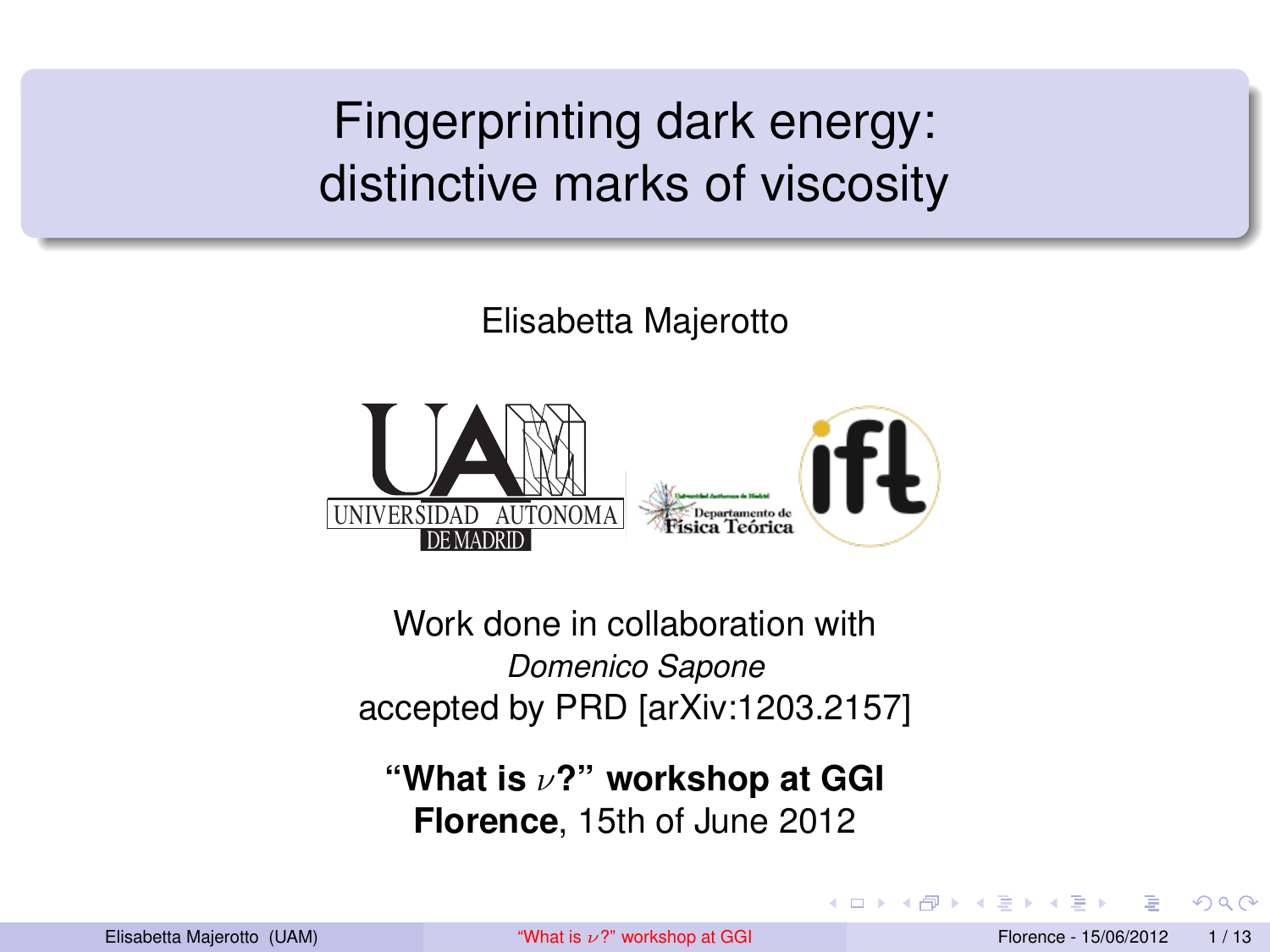



重  $OQ$ 

イロン イ母ン イヨン イヨン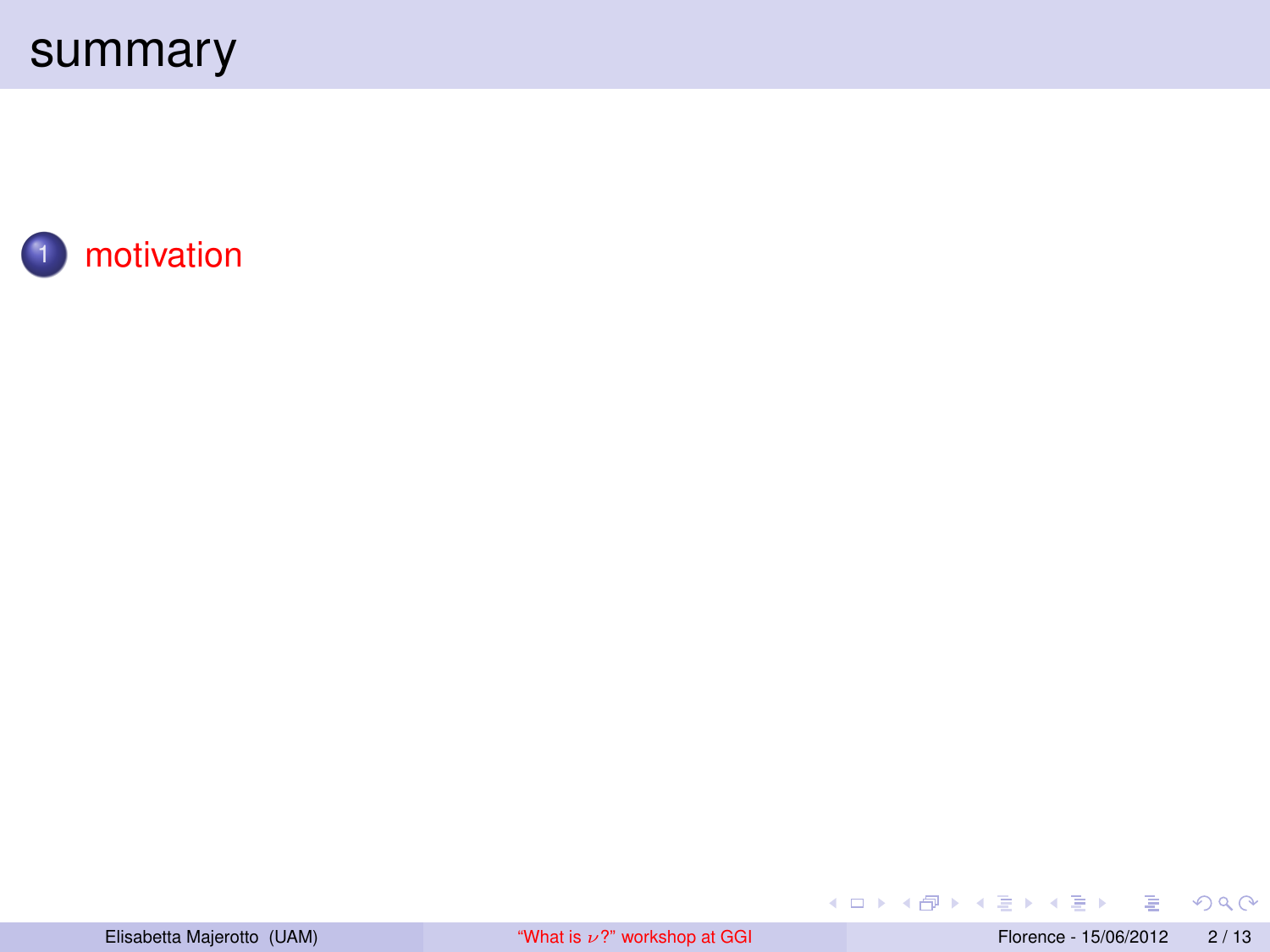



画

メロメメ 倒 メメ ミメメ ミメ

 $2990$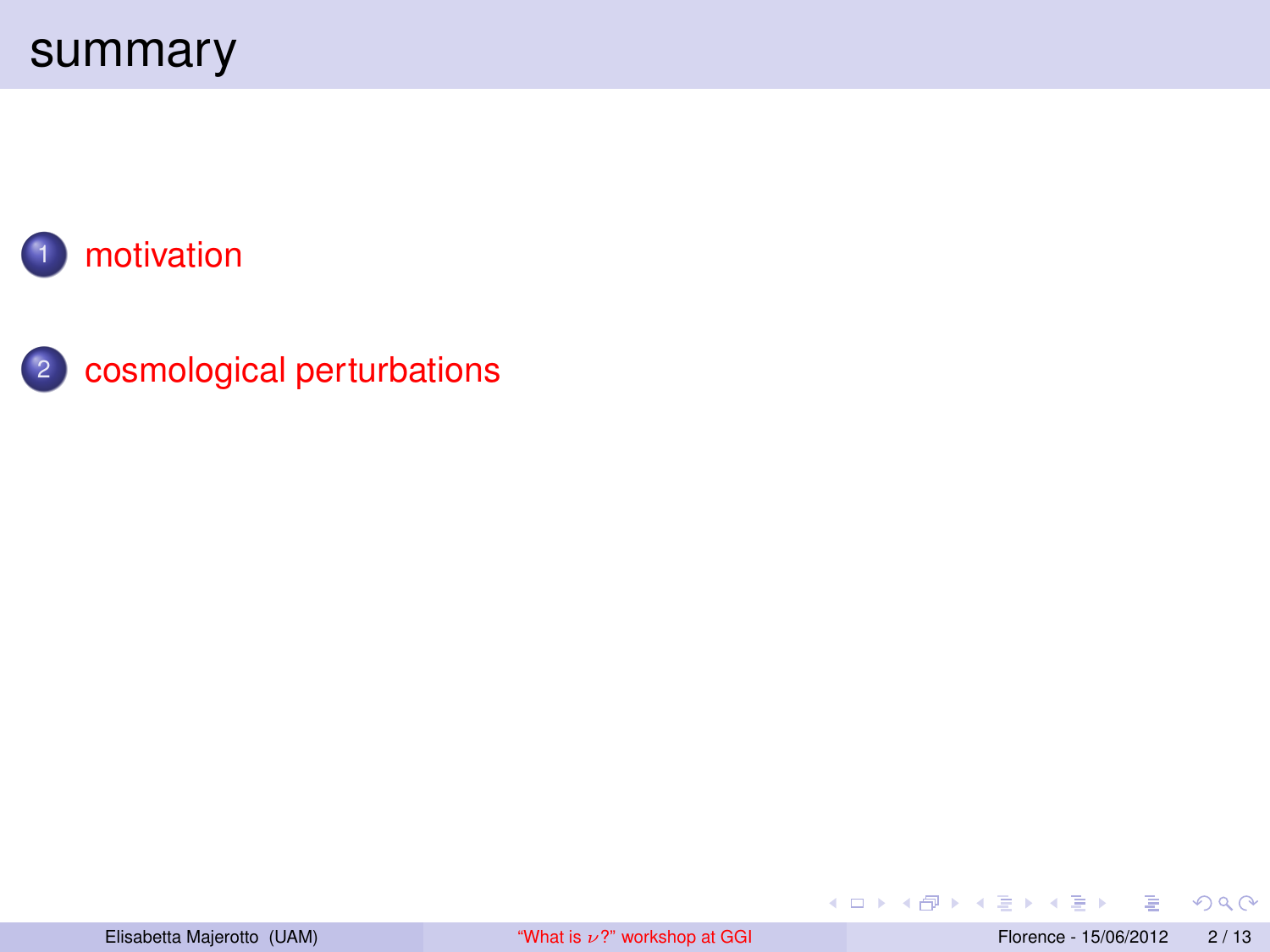



#### <sup>3</sup> [analytical solutions](#page-19-0)

E

医单位 医单

**K ロ ト K 何 ト** 

 $2Q$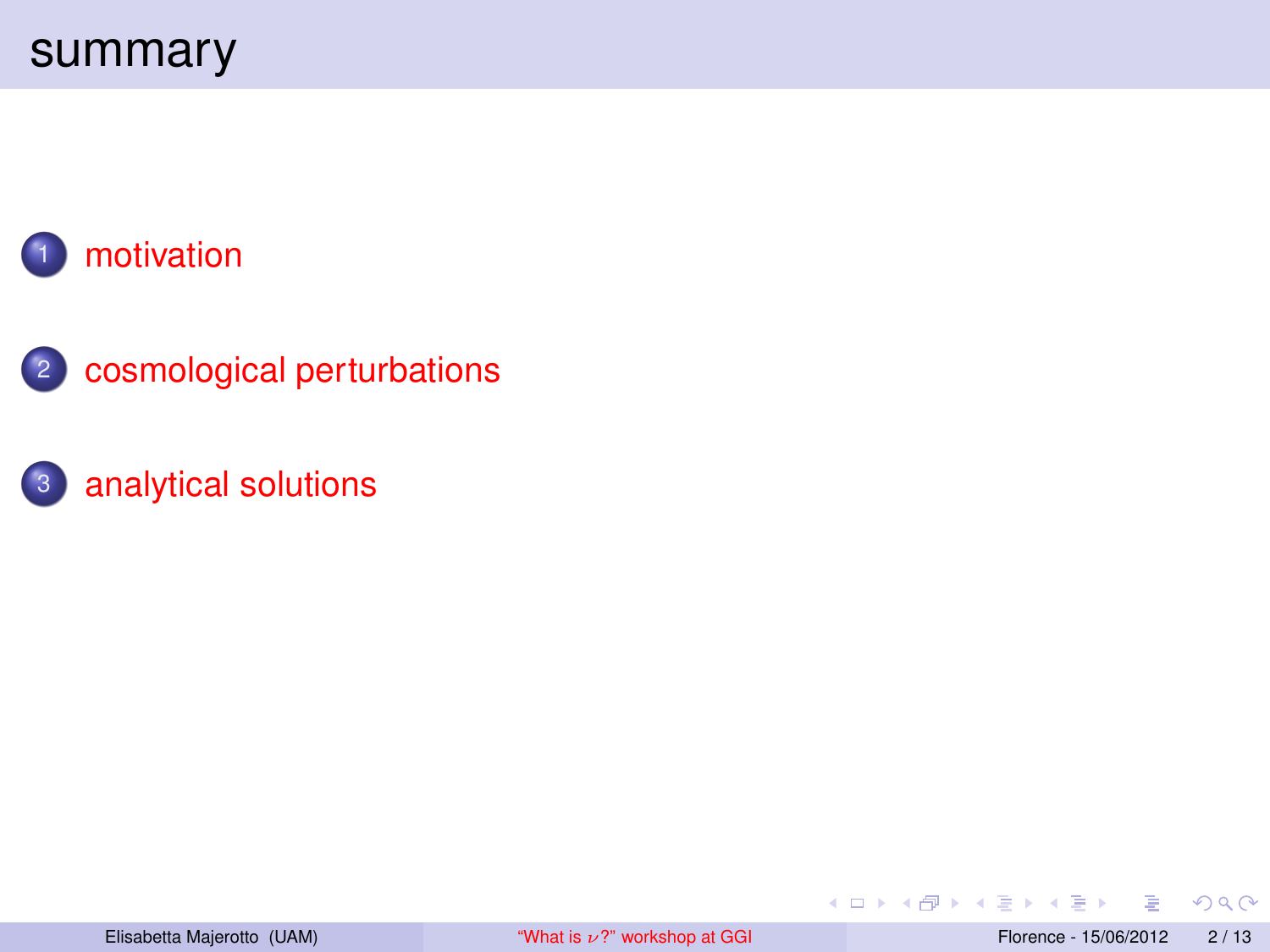

- <sup>2</sup> [cosmological perturbations](#page-16-0)
- <sup>3</sup> [analytical solutions](#page-19-0)
	- [observable effects?](#page-28-0)

 $2Q$ 

Þ

**◆ ロ ▶ → 何** 

 $\sim$ ×.  $\sim$  $\left( 1\right)$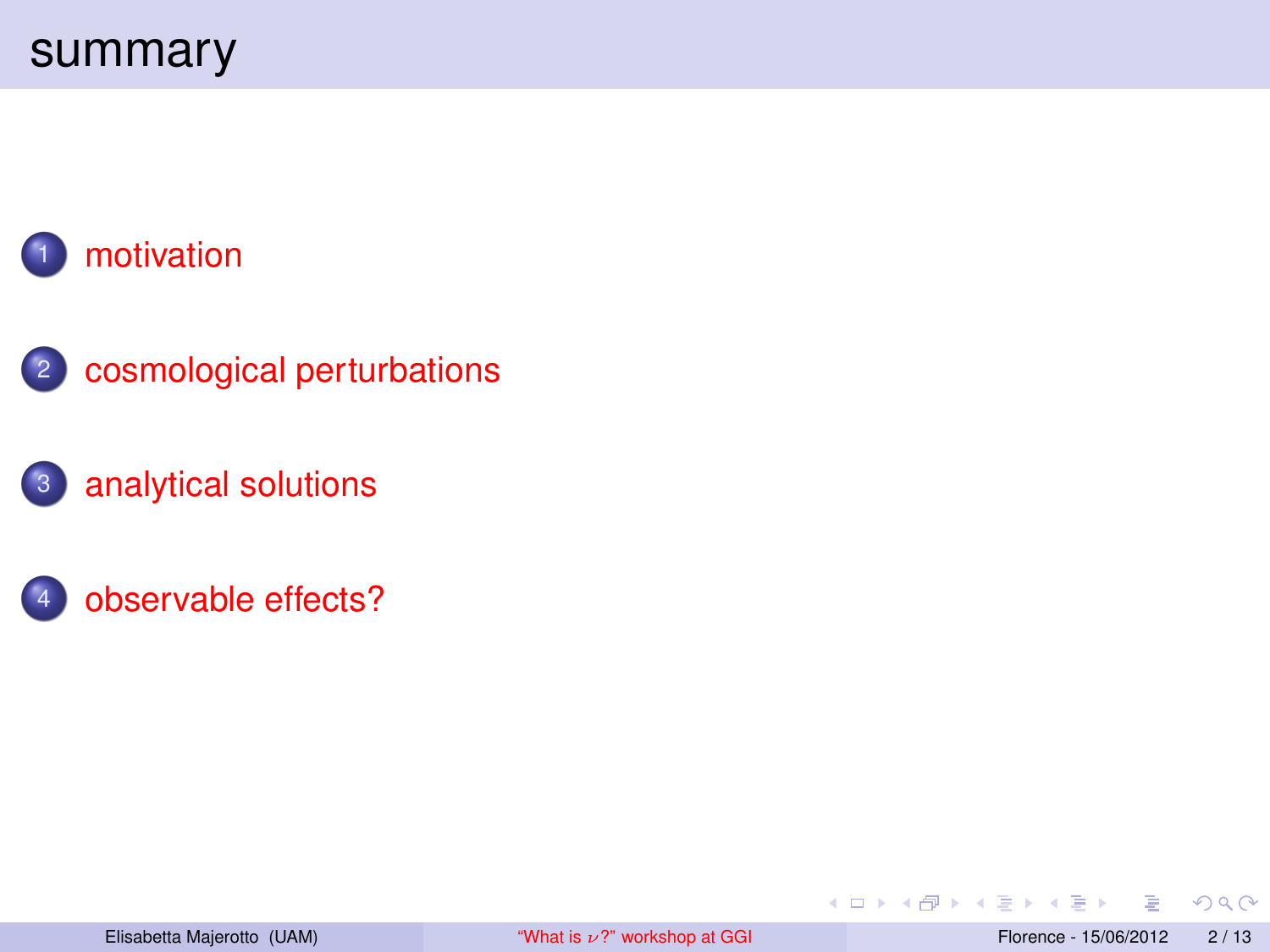

- <sup>2</sup> [cosmological perturbations](#page-16-0)
- <sup>3</sup> [analytical solutions](#page-19-0)
	- [observable effects?](#page-28-0)



 $2Q$ 

Þ

 $\sim$ ×.

**←ロト ←何ト**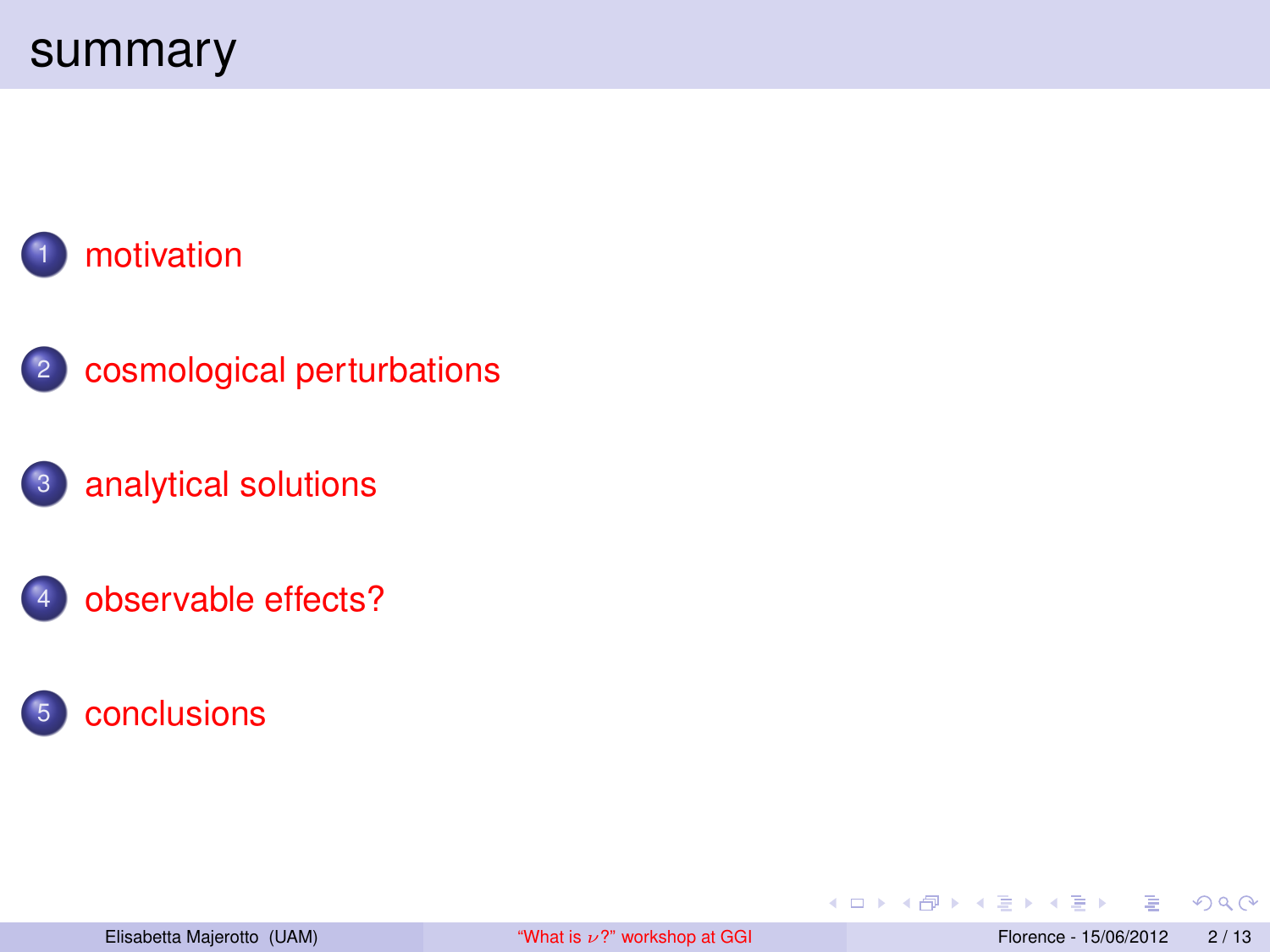The accelerated expansion of the Universe is yet shrouded in mystery: what is its cause?

• Cosmological constant?  $\rightarrow$  fine tuning

<span id="page-6-0"></span> $QQ$ 

ヨメ メラメ

◂**◻▸ ◂<del>╓</del>▸**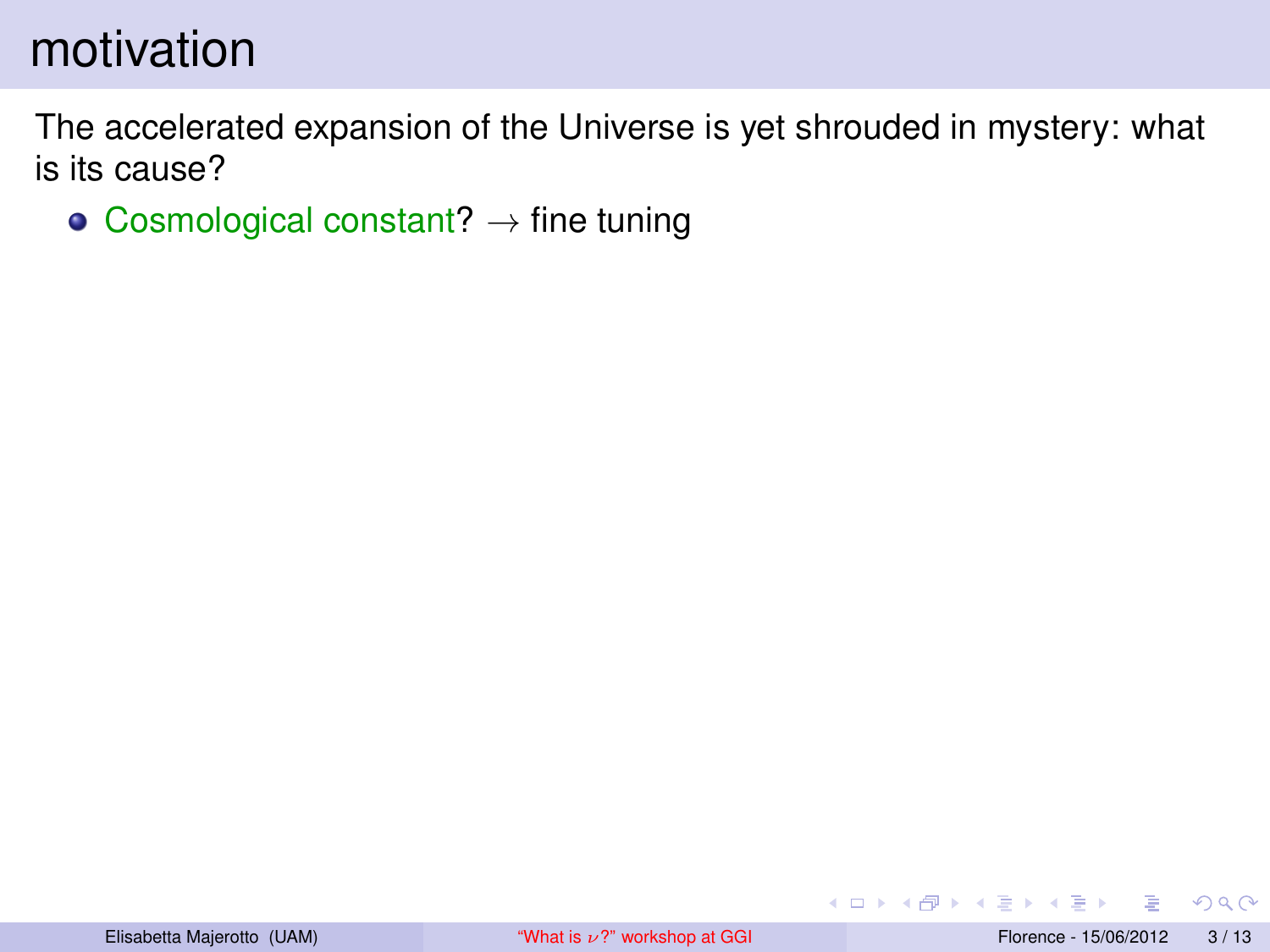The accelerated expansion of the Universe is yet shrouded in mystery: what is its cause?

- Cosmological constant?  $\rightarrow$  fine tuning
- Scalar field (and  $\Lambda = 0$ )? other fine tuning

**∢ ロ ▶ ィ 何** 

 $QQ$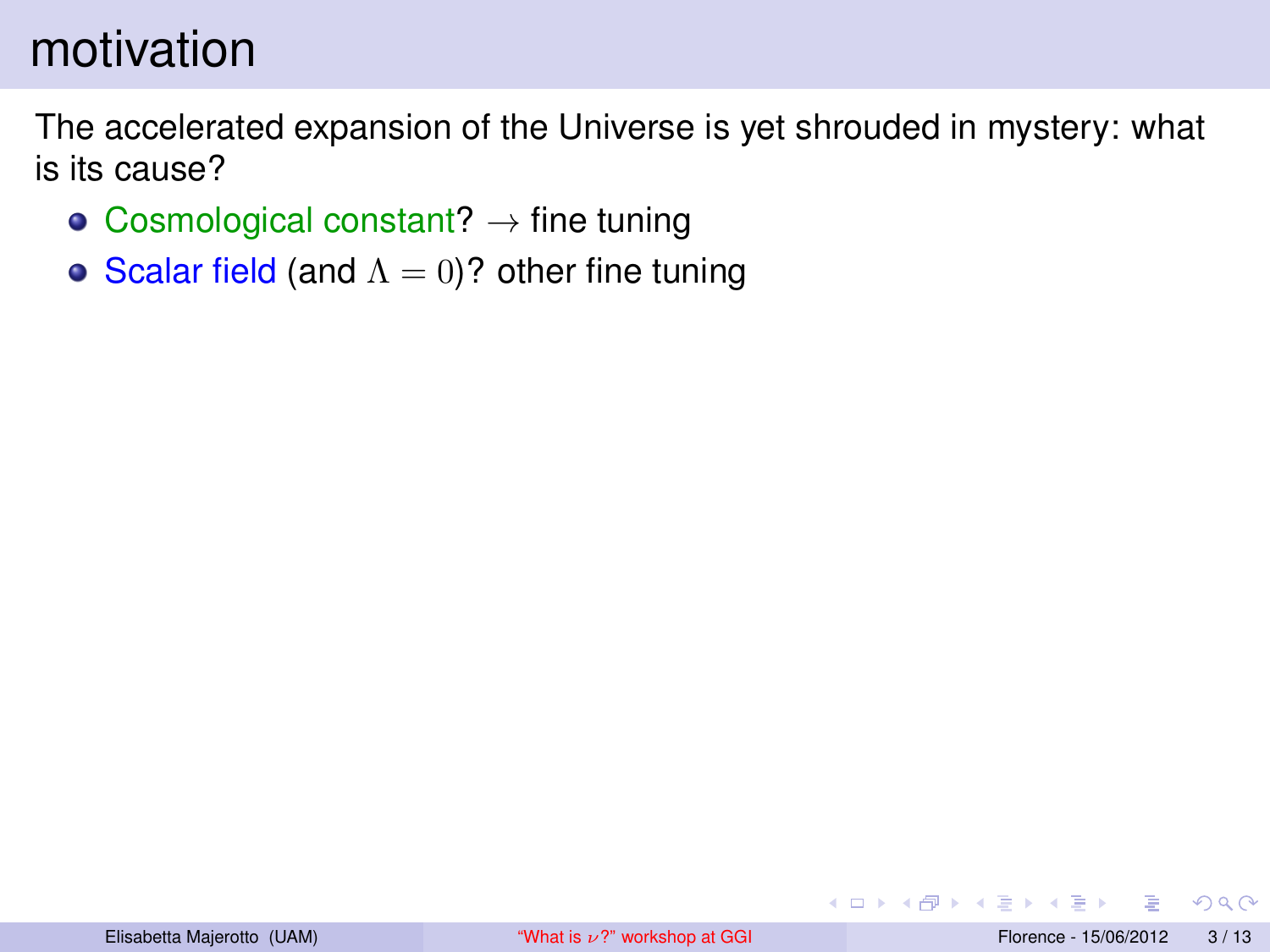The accelerated expansion of the Universe is yet shrouded in mystery: what is its cause?

- Cosmological constant?  $\rightarrow$  fine tuning
- Scalar field (and  $\Lambda = 0$ )? other fine tuning
- Modifications to gravity? instabilities, fine tunings

 $QQ$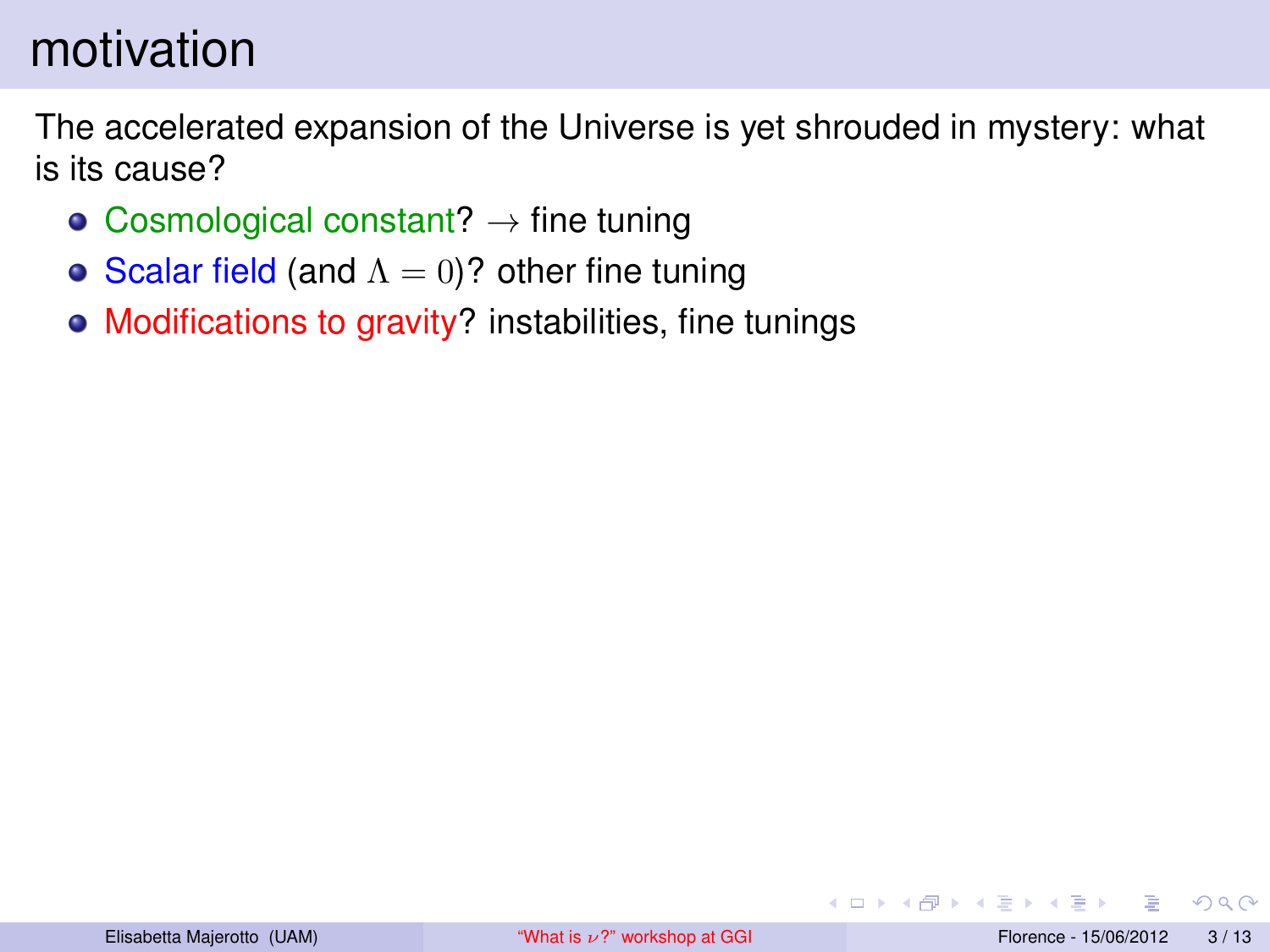The accelerated expansion of the Universe is yet shrouded in mystery: what is its cause?

- Cosmological constant?  $\rightarrow$  fine tuning
- Scalar field (and  $\Lambda = 0$ )? other fine tuning
- Modifications to gravity? instabilities, fine tunings
- Apparent effect due to backreaction of inhomogeneities or voids? insufficient, fine tunings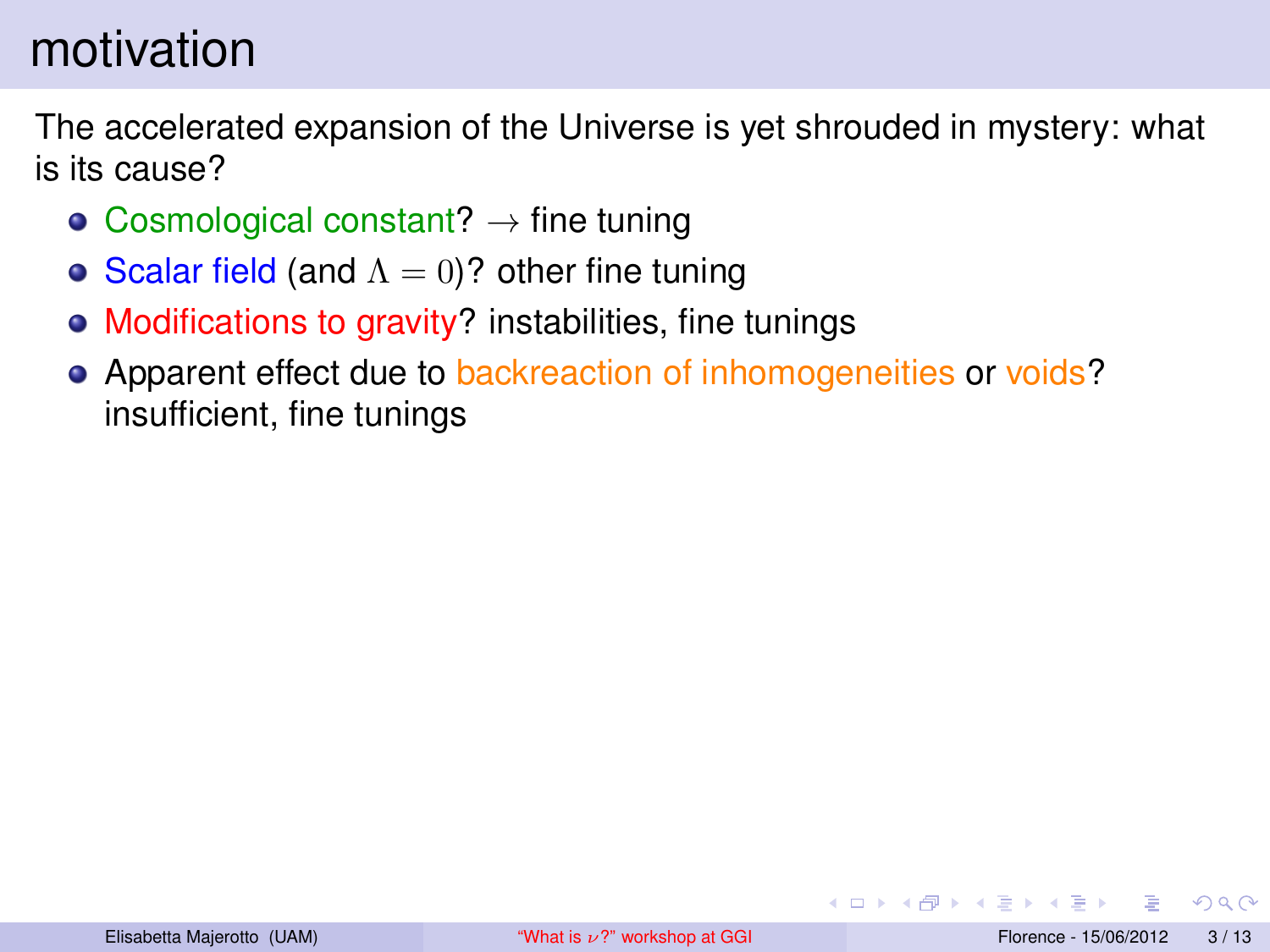The accelerated expansion of the Universe is yet shrouded in mystery: what is its cause?

- Cosmological constant?  $\rightarrow$  fine tuning
- Scalar field (and  $\Lambda = 0$ )? other fine tuning
- Modifications to gravity? instabilities, fine tunings
- Apparent effect due to backreaction of inhomogeneities or voids? insufficient, fine tunings
- $\Rightarrow$  keep an open mind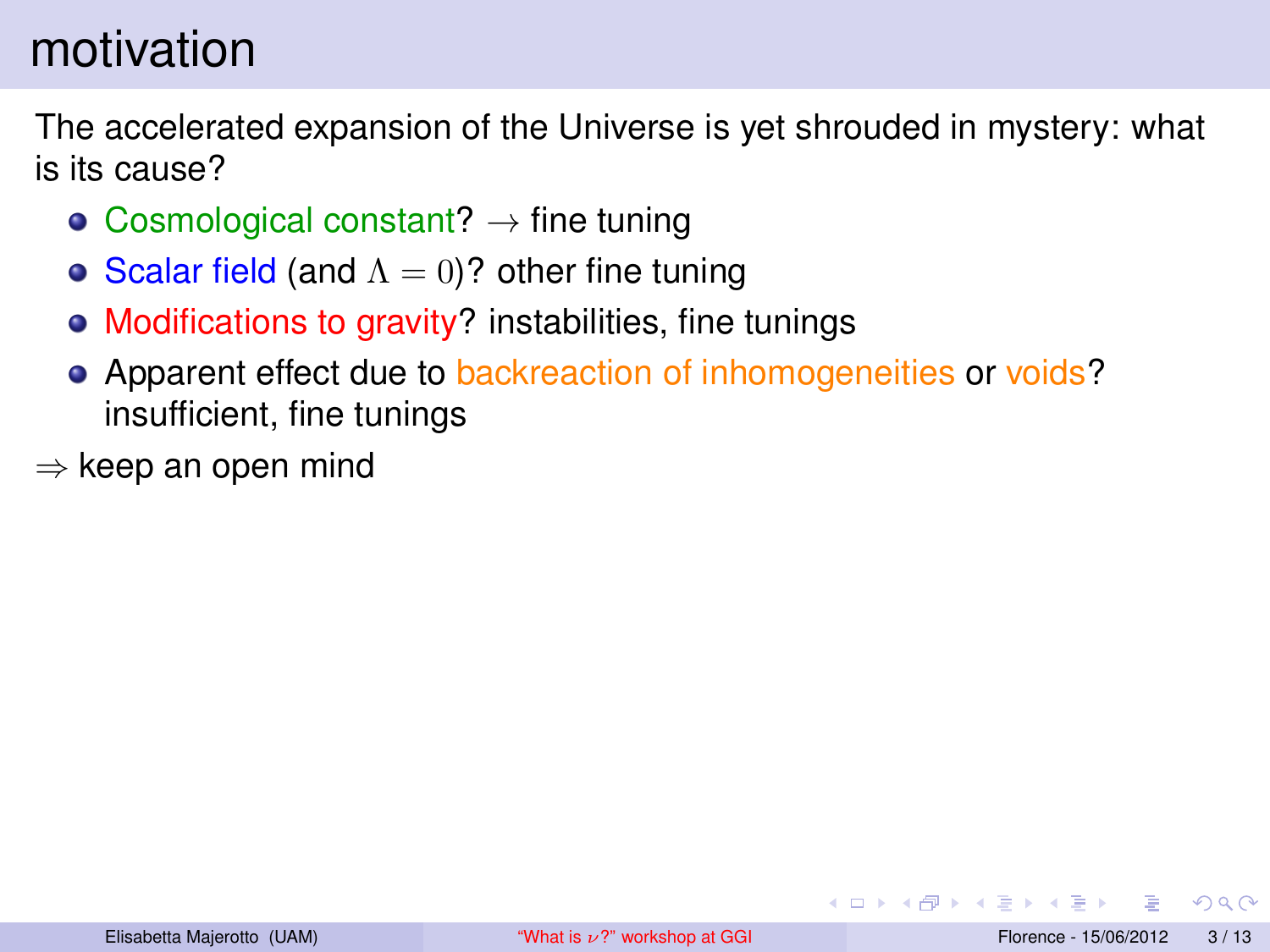The accelerated expansion of the Universe is yet shrouded in mystery: what is its cause?

- Cosmological constant?  $\rightarrow$  fine tuning
- Scalar field (and  $\Lambda = 0$ )? other fine tuning
- Modifications to gravity? instabilities, fine tunings
- Apparent effect due to backreaction of inhomogeneities or voids? insufficient, fine tunings
- $\Rightarrow$  keep an open mind

In any (4D projection of) modified gravity model

$$
X_{\mu\nu} = -8\pi G T_{\mu\nu} \qquad X_{\mu\nu} = G_{\mu\nu} + Y_{\mu\nu}
$$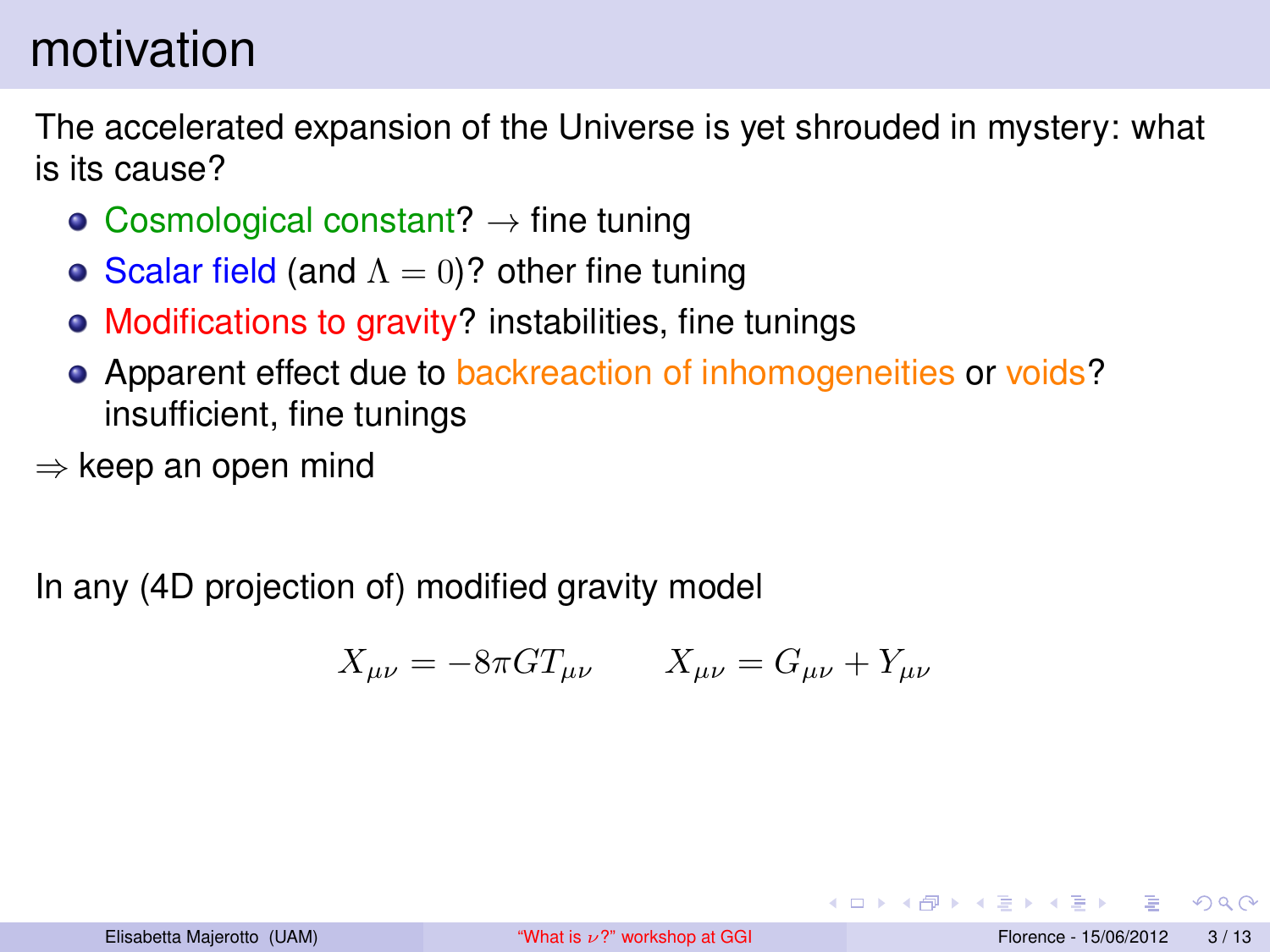The accelerated expansion of the Universe is yet shrouded in mystery: what is its cause?

- Cosmological constant?  $\rightarrow$  fine tuning
- Scalar field (and  $\Lambda = 0$ )? other fine tuning
- Modifications to gravity? instabilities, fine tunings
- Apparent effect due to backreaction of inhomogeneities or voids? insufficient, fine tunings
- $\Rightarrow$  keep an open mind

In any (4D projection of) modified gravity model

$$
X_{\mu\nu} = -8\pi G T_{\mu\nu} \qquad X_{\mu\nu} = G_{\mu\nu} + Y_{\mu\nu}
$$

hence I can write it as an effective fluid with

$$
G_{\mu\nu} = -8\pi G \left( T_{\mu\nu} + \frac{Y_{\mu\nu}}{8\pi G} \right)
$$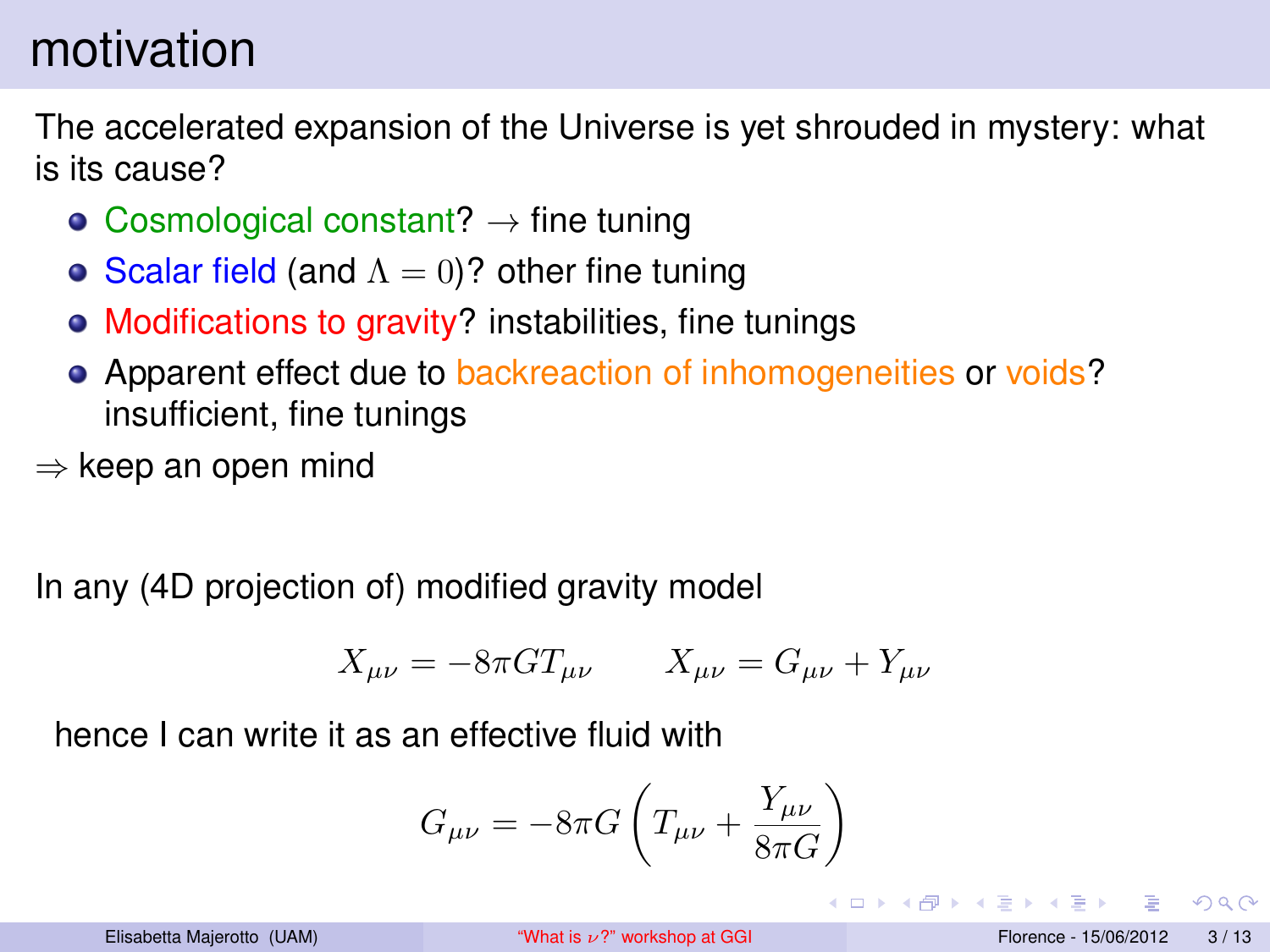# viscous dark energy

Effective fluid description: all parameters are seen as effective functions describing an *effective dark energy fluid*.

Standard parameters describing dark energy:

**equation of state**  $w = p/\rho$ .  $w_{\Lambda} = -1$ ,  $w_{\phi} = \frac{\dot{\phi}^2/2 - V(\phi)}{\dot{\phi}^2/2 + V(\phi)}$  $\dot{\phi}^{2}/2+V(\phi)$ 

**speed of sound**  $c_s^2$ :  $\delta p = c_s^2 \delta \rho + \frac{3 a H (c_s^2 - c_a^2)}{s^2} \rho V$ .  $c_{s,\Lambda}^2$  not defined (no perturbations),  $c_{s,\phi}^2=1$ 

つひひ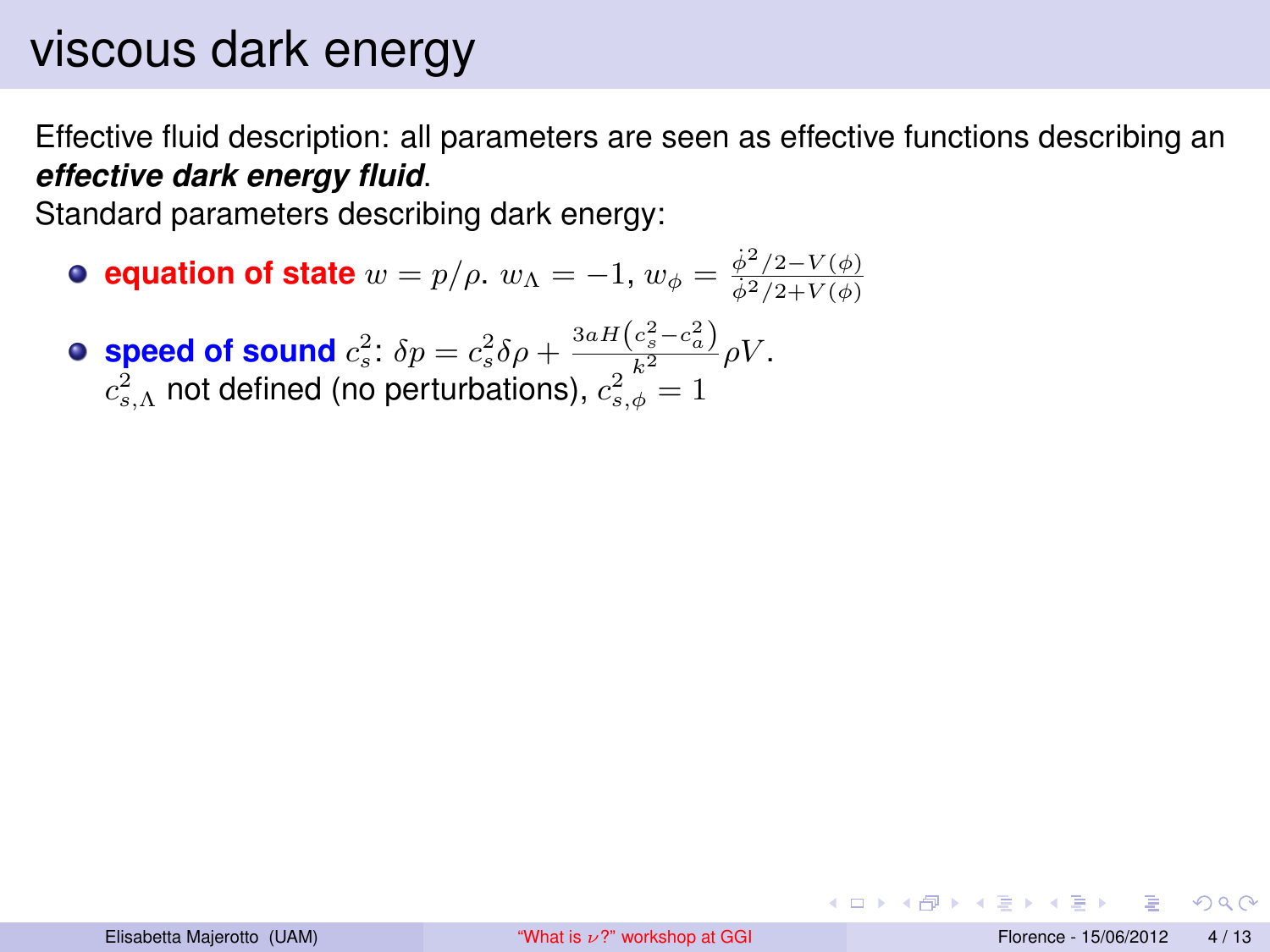## viscous dark energy

Effective fluid description: all parameters are seen as effective functions describing an *effective dark energy fluid*.

Standard parameters describing dark energy:

- **equation of state**  $w = p/\rho$ .  $w_{\Lambda} = -1$ ,  $w_{\phi} = \frac{\dot{\phi}^2/2 V(\phi)}{\dot{\phi}^2/2 + V(\phi)}$  $\dot{\phi}^{2}/2+V(\phi)$
- **speed of sound**  $c_s^2$ :  $\delta p = c_s^2 \delta \rho + \frac{3 a H (c_s^2 c_a^2)}{s^2} \rho V$ .  $c_{s,\Lambda}^2$  not defined (no perturbations),  $c_{s,\phi}^2=1$
- We add one  $\bm{\mathrm{extra}}$  parameter: the viscosity of the fluid  $c_v^2$  w. Hu, Astrophys. J. 506 (1998) 485-494. As an effective parameter, may describe more exotic models: extra dimensions, non minimally coupled scalar fields, modified 4D gravity...

Equation for the anisotropy  $\sigma$ :

$$
\sigma' + \frac{3}{a}\sigma = \frac{8}{3}\frac{c_v^2}{(1+w)^2}\frac{V}{a^2H}
$$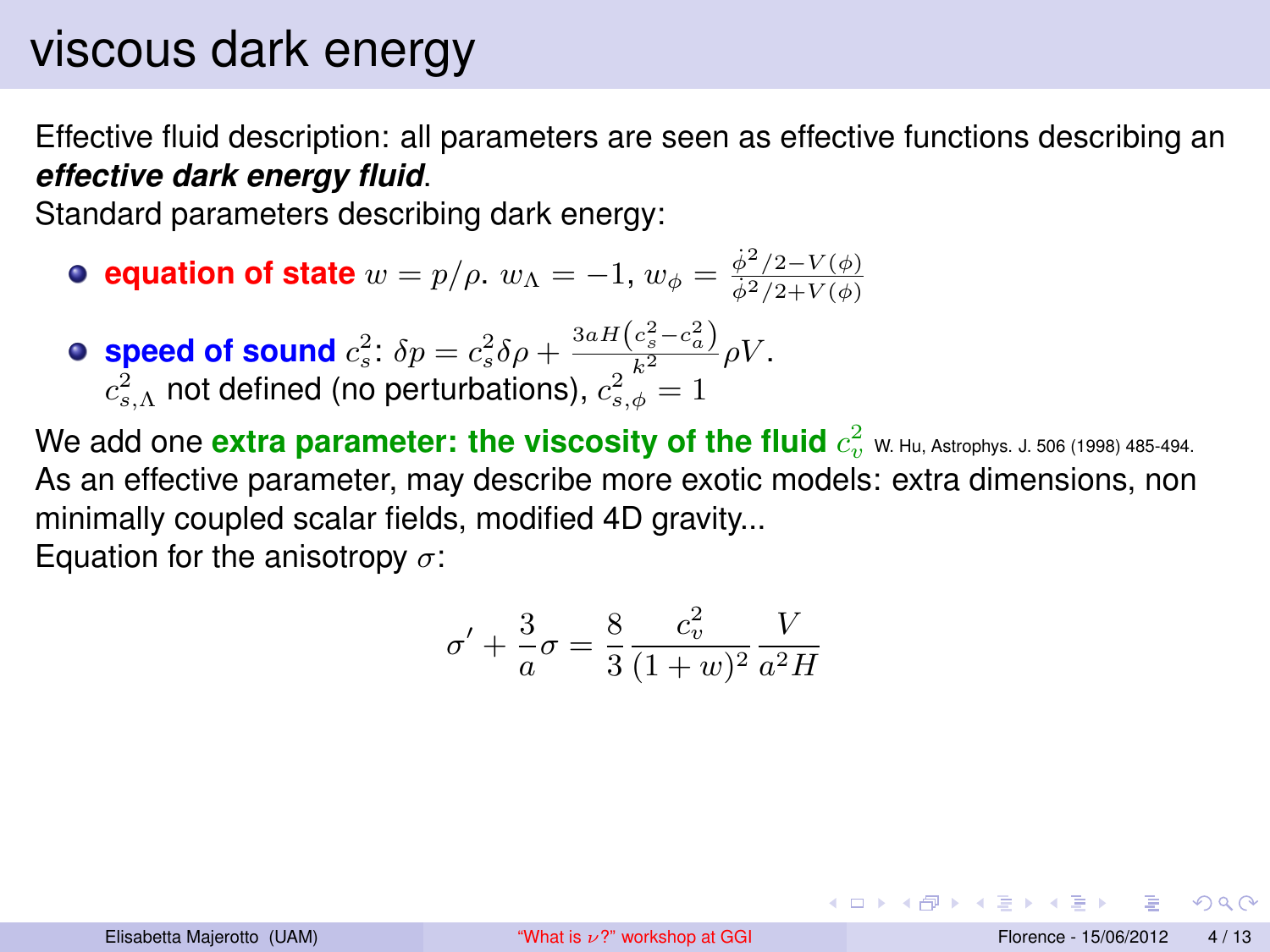# viscous dark energy

Effective fluid description: all parameters are seen as effective functions describing an *effective dark energy fluid*.

Standard parameters describing dark energy:

- **equation of state**  $w = p/\rho$ .  $w_{\Lambda} = -1$ ,  $w_{\phi} = \frac{\dot{\phi}^2/2 V(\phi)}{\dot{\phi}^2/2 + V(\phi)}$  $\dot{\phi}^{2}/2+V(\phi)$
- **speed of sound**  $c_s^2$ :  $\delta p = c_s^2 \delta \rho + \frac{3 a H (c_s^2 c_a^2)}{s^2} \rho V$ .  $c_{s,\Lambda}^2$  not defined (no perturbations),  $c_{s,\phi}^2=1$

We add one  $\bm{\mathrm{extra}}$  parameter: the viscosity of the fluid  $c_v^2$  w. Hu, Astrophys. J. 506 (1998) 485-494. As an effective parameter, may describe more exotic models: extra dimensions, non minimally coupled scalar fields, modified 4D gravity...

Equation for the anisotropy  $\sigma$ :

$$
\sigma' + \frac{3}{a}\sigma = \frac{8}{3}\frac{c_v^2}{(1+w)^2}\frac{V}{a^2H}
$$

- motivation: recovers the free streaming equations of motion for radiation  $(neutrinos + photons)$  up to the quadrupole
- for classic scalar fields  $c^2_{v,\phi}=0$

 $\Omega$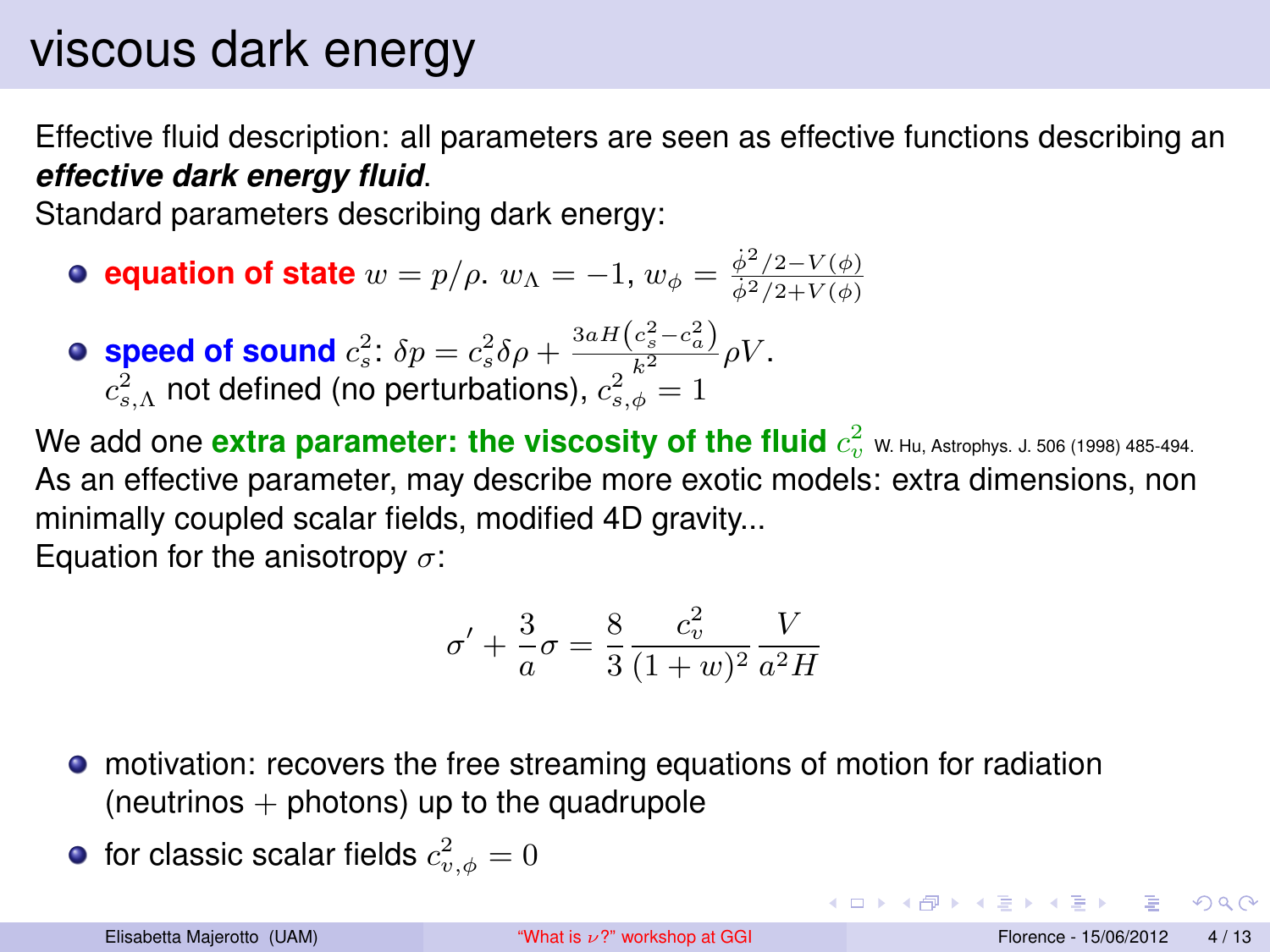# first order perturbation equations for dark energy

 $CMB \rightarrow homogeneous$  and isotropic Universe at large scales.

At  $z=1090$ , during radiation domination, the inhomogeneities are as small as  $10^{-5}.$ Later, when matter becomes dominant, they grow:  $\delta_m \geq 1$ .

<span id="page-16-0"></span>Dark energy density perturbations are very small but they are present unless pure  $\Lambda$ .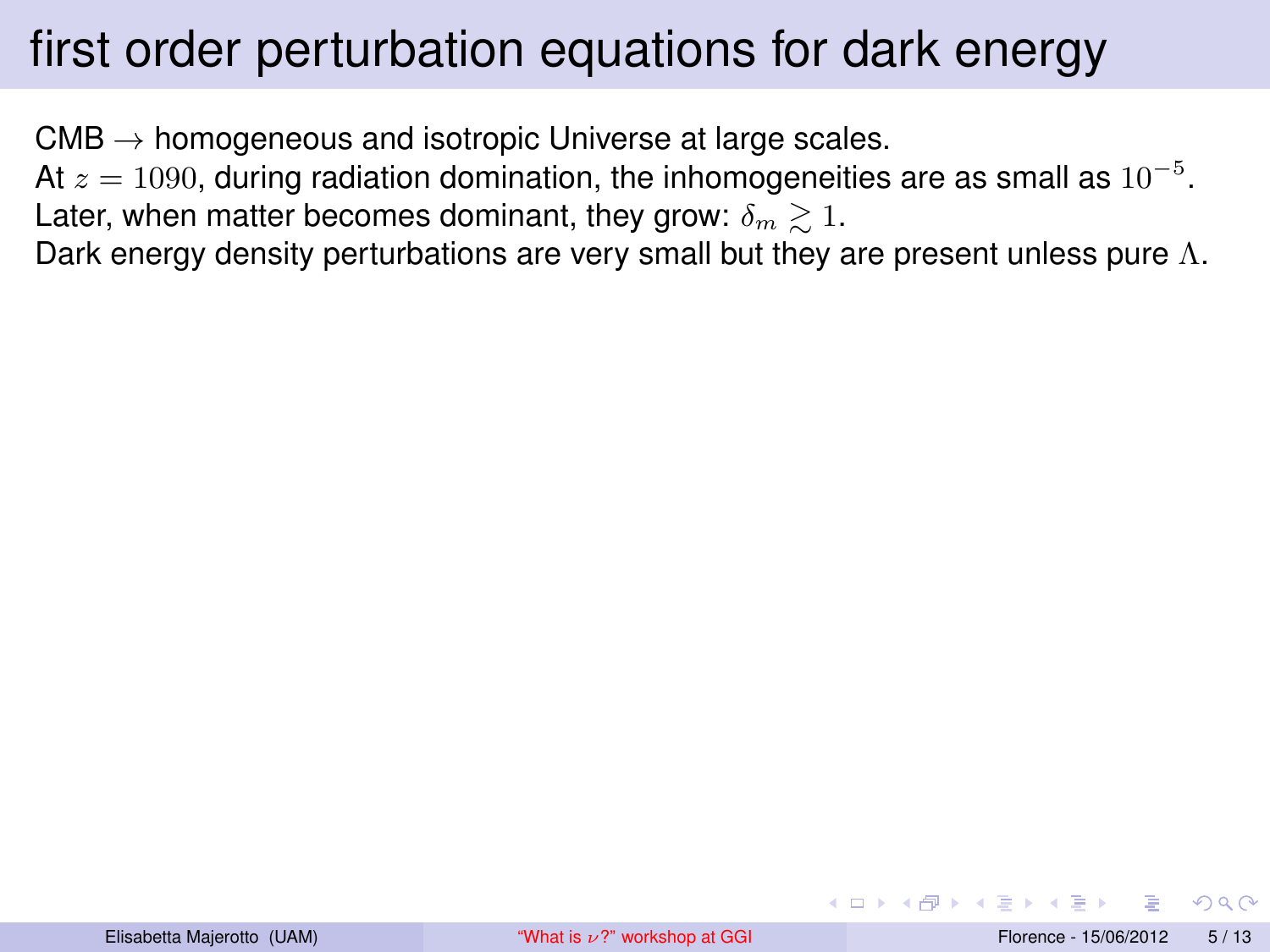# first order perturbation equations for dark energy

 $CMB \rightarrow homogeneous$  and isotropic Universe at large scales.

At  $z=1090$ , during radiation domination, the inhomogeneities are as small as  $10^{-5}.$ Later, when matter becomes dominant, they grow:  $\delta_m \geq 1$ .

Dark energy density perturbations are very small but they are present unless pure  $\Lambda$ . Dark energy fluid with

- $\bullet$  w = const (= -0.8 in all our plots)
- $c_s^2$  =const
- $c_v^2 =$ const

 $QQ$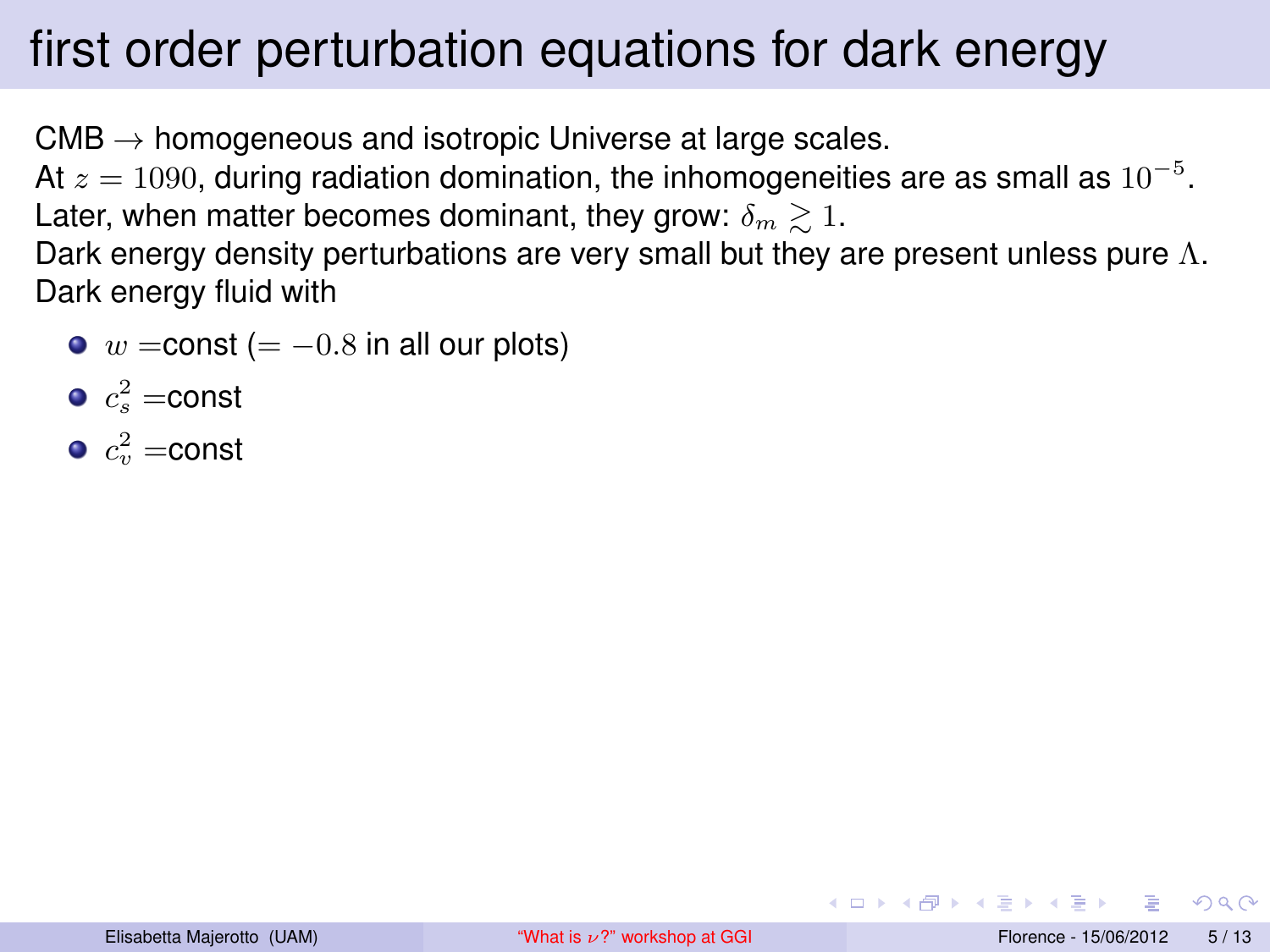# first order perturbation equations for dark energy

 $CMB \rightarrow homogeneous$  and isotropic Universe at large scales.

At  $z=1090$ , during radiation domination, the inhomogeneities are as small as  $10^{-5}.$ Later, when matter becomes dominant, they grow:  $\delta_m \gtrsim 1$ .

Dark energy density perturbations are very small but they are present unless pure  $\Lambda$ . Dark energy fluid with

 $\bullet$  w = const (= -0.8 in all our plots)

$$
\bullet \; c_s^2 = \text{const}
$$

$$
\bullet \; c_v^2 = \text{const}
$$

$$
\delta' = -\frac{V}{Ha^2} \left[ 1 + \frac{9a^2 H^2 (c_s^2 - w)}{k^2} \right] - \frac{3}{a} (c_s^2 - w) \delta + 3 (1 + w) \phi'
$$
  
\n
$$
V' = -(1 - 3c_s^2) \frac{V}{a} + \frac{k^2 c_s^2 \delta}{a^2 H} + \frac{(1 + w)k^2}{a^2 H} [\psi - \sigma]
$$
  
\n
$$
\sigma' = -\frac{3}{a} \sigma + \frac{8}{3} \frac{c_v^2}{(1 + w)^2} \frac{V}{a^2 H}
$$

 $+$  Einstein equations. perturbed metric:  $ds^2 = a^2 \left[ -(1+2\psi) d\tau^2 + (1-2\phi) dx_i dx^i \right]$ **K ロ ト K 何 ト** 

 $QQQ$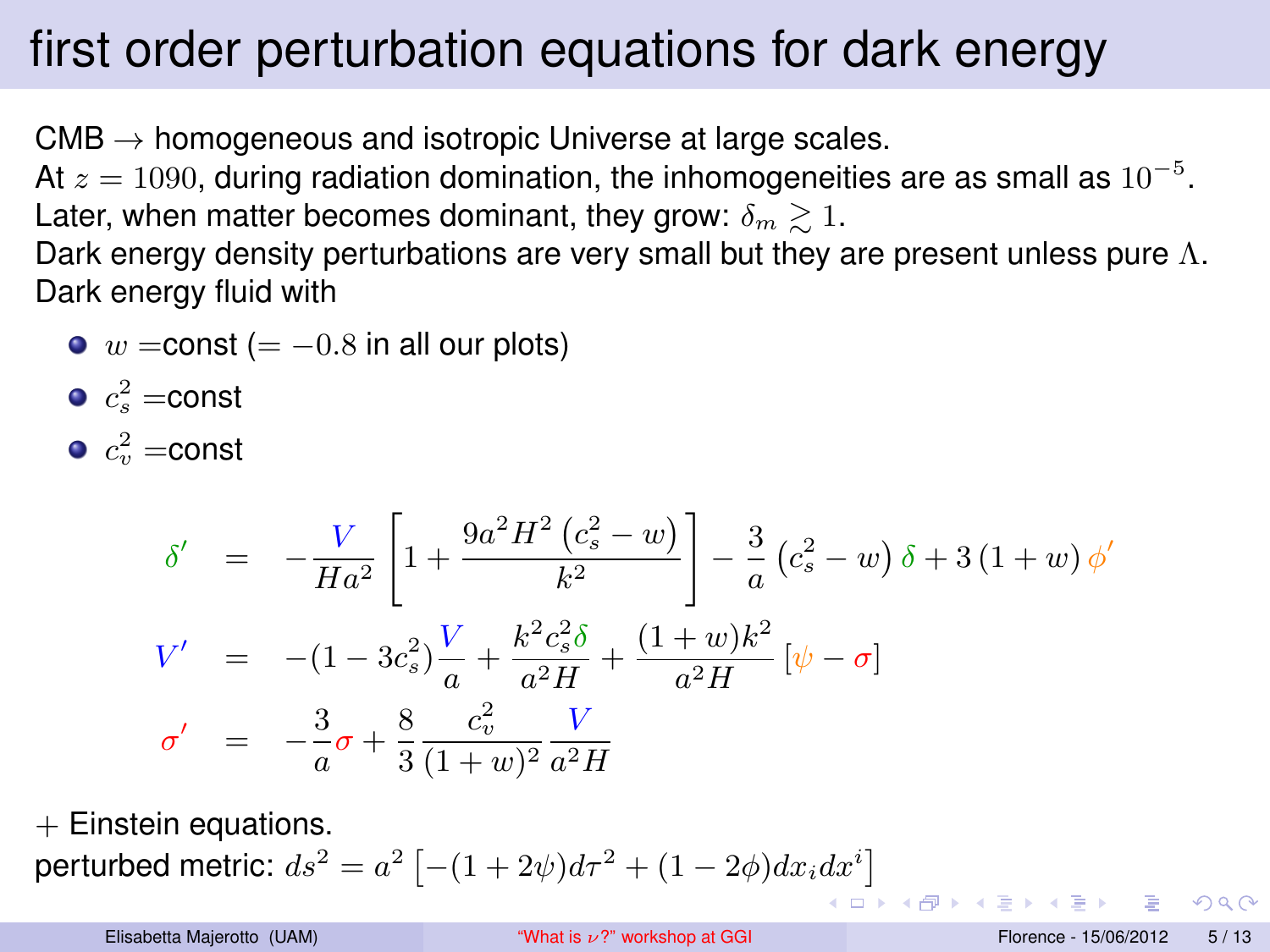Past work was mainly numerical:

- Constraints from CMB, LSS and SNIa T. Koivisto and D. F. Mota, Phys. Rev. D 73, 083502 (2006).
- Forecasts on how well future CMB experiments will constrain an early, cold and stressed dark energy. E. Calabrese, R. de Putter, D. Huterer, E. V. Linder and A. Melchiorri, Phys. Rev. D 83 (2011) 023011 [arXiv:1010.5612
- constrain extra neutrino species. M. Archidiacono, E. Calabrese and A. Melchiorri, Phys. Rev. D 84 (2011) 123008  $\bullet$
- different approach: anisotropy not simply described by a viscous term G. Ballesteros, L. Hollenstein, R. K. Jain and M. Kunz, arXiv:1112.4837; L. Pogosian, A. Silvestri, K. Koyama and G. -B. Zhao, Phys. Rev. D 81 (2010) 104023; A. Silvestri, Nucl. Phys. Proc. Suppl. 194 (2009) 326

<span id="page-19-0"></span> $QQ$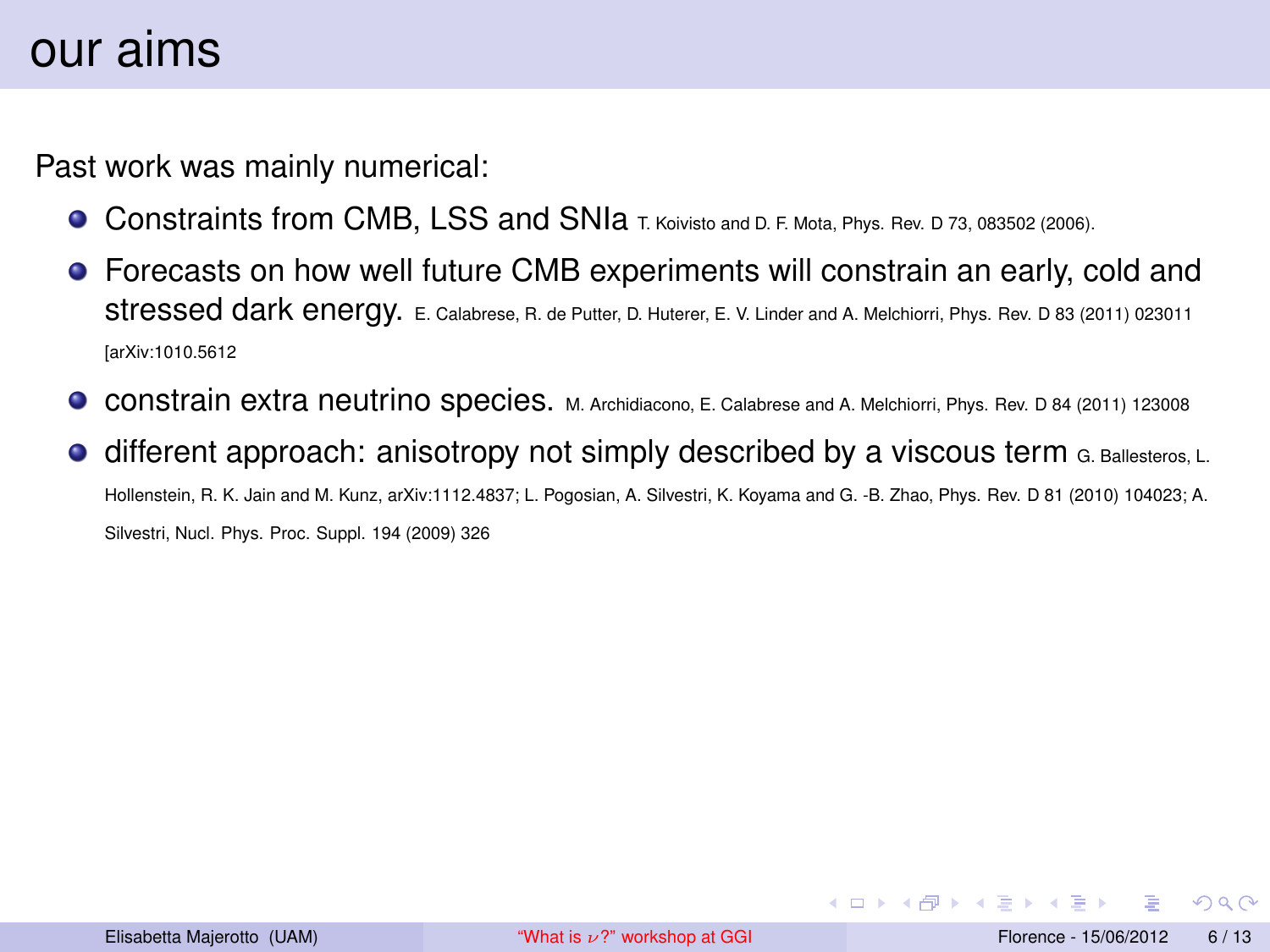Past work was mainly numerical:

- Constraints from CMB, LSS and SNIa T. Koivisto and D. F. Mota, Phys. Rev. D 73, 083502 (2006).
- Forecasts on how well future CMB experiments will constrain an early, cold and stressed dark energy. E. Calabrese, R. de Putter, D. Huterer, E. V. Linder and A. Melchiorri, Phys. Rev. D 83 (2011) 023011 [arXiv:1010.5612
- constrain extra neutrino species. M. Archidiacono, E. Calabrese and A. Melchiorri, Phys. Rev. D 84 (2011) 123008
- different approach: anisotropy not simply described by a viscous term G. Ballesteros, L. Hollenstein, R. K. Jain and M. Kunz, arXiv:1112.4837; L. Pogosian, A. Silvestri, K. Koyama and G. -B. Zhao, Phys. Rev. D 81 (2010) 104023; A. Silvestri, Nucl. Phys. Proc. Suppl. 194 (2009) 326

Our goals:

 $QQ$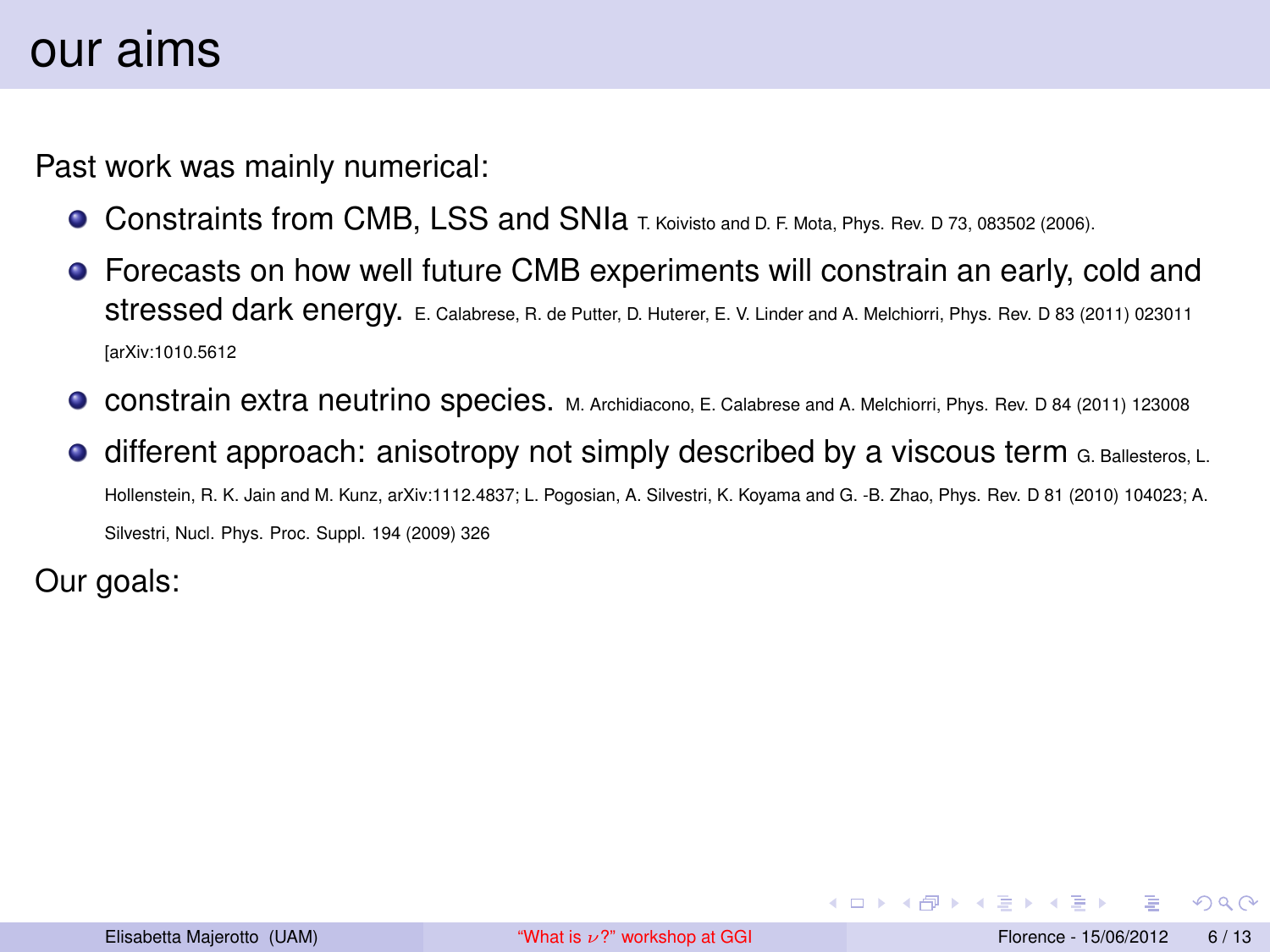Past work was mainly numerical:

- Constraints from CMB, LSS and SNIa T. Koivisto and D. F. Mota, Phys. Rev. D 73, 083502 (2006).
- Forecasts on how well future CMB experiments will constrain an early, cold and stressed dark energy. E. Calabrese, R. de Putter, D. Huterer, E. V. Linder and A. Melchiorri, Phys. Rev. D 83 (2011) 023011 [arXiv:1010.5612
- constrain extra neutrino species. M. Archidiacono, E. Calabrese and A. Melchiorri, Phys. Rev. D 84 (2011) 123008
- different approach: anisotropy not simply described by a viscous term G. Ballesteros, L. Hollenstein, R. K. Jain and M. Kunz, arXiv:1112.4837; L. Pogosian, A. Silvestri, K. Koyama and G. -B. Zhao, Phys. Rev. D 81 (2010) 104023; A. Silvestri, Nucl. Phys. Proc. Suppl. 194 (2009) 326

Our goals:

<sup>1</sup> find *analytical solutions* in simple assumptions (matter domination, fluid description)

 $QQ$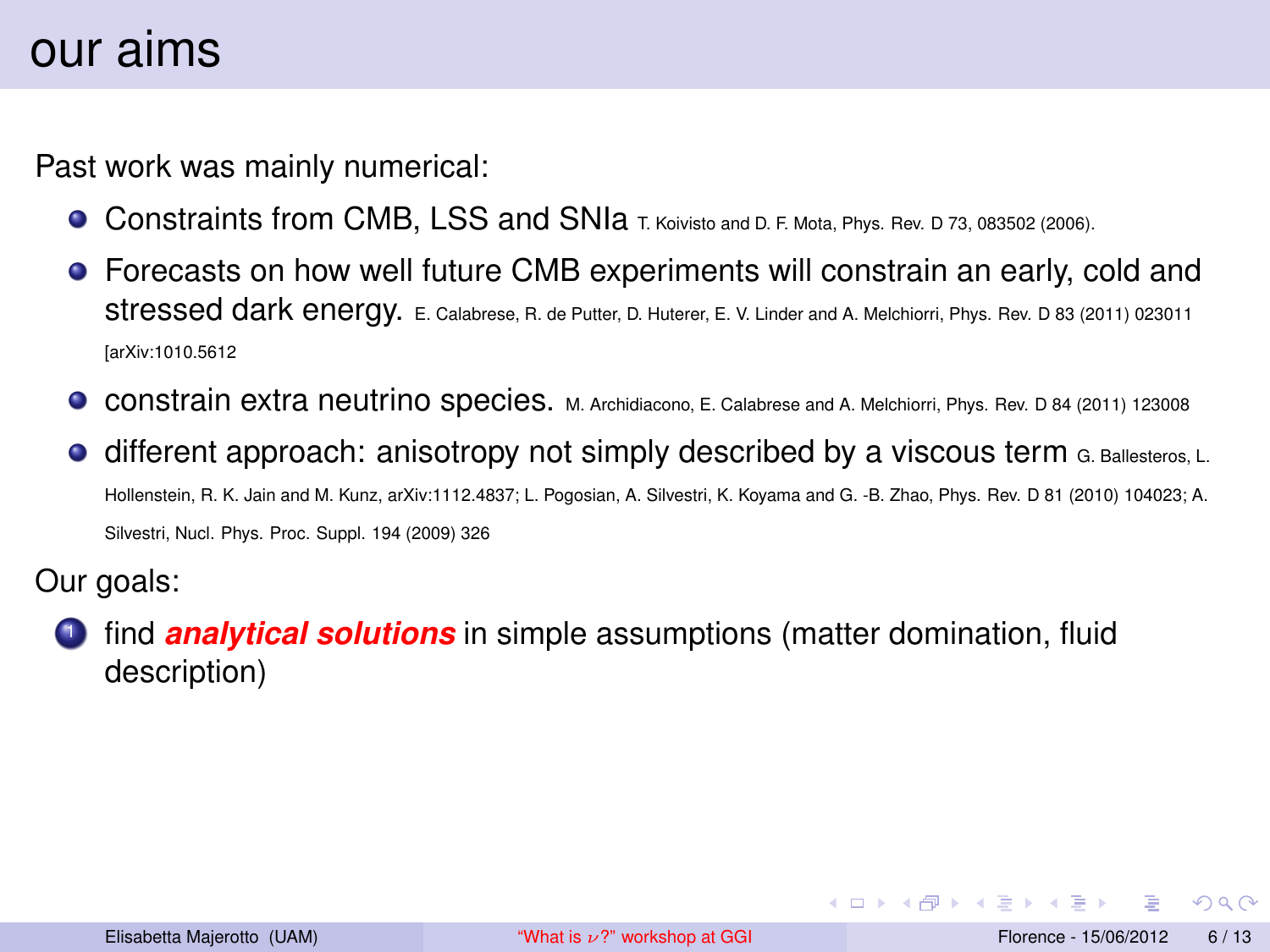Past work was mainly numerical:

- Constraints from CMB, LSS and SNIa T. Koivisto and D. F. Mota, Phys. Rev. D 73, 083502 (2006).
- Forecasts on how well future CMB experiments will constrain an early, cold and stressed dark energy. E. Calabrese, R. de Putter, D. Huterer, E. V. Linder and A. Melchiorri, Phys. Rev. D 83 (2011) 023011 [arXiv:1010.5612
- **CONSTAIN EXTA NEUTRING SPECIES.** M. Archidiacono, E. Calabrese and A. Melchiorri, Phys. Rev. D 84 (2011) 123008
- different approach: anisotropy not simply described by a viscous term G. Ballesteros, L. Hollenstein, R. K. Jain and M. Kunz, arXiv:1112.4837; L. Pogosian, A. Silvestri, K. Koyama and G. -B. Zhao, Phys. Rev. D 81 (2010) 104023; A. Silvestri, Nucl. Phys. Proc. Suppl. 194 (2009) 326

Our goals:

- <sup>1</sup> find *analytical solutions* in simple assumptions (matter domination, fluid description)
- <sup>2</sup> use them to **understand general behaviours** of viscous dark energy fluid

 $QQ$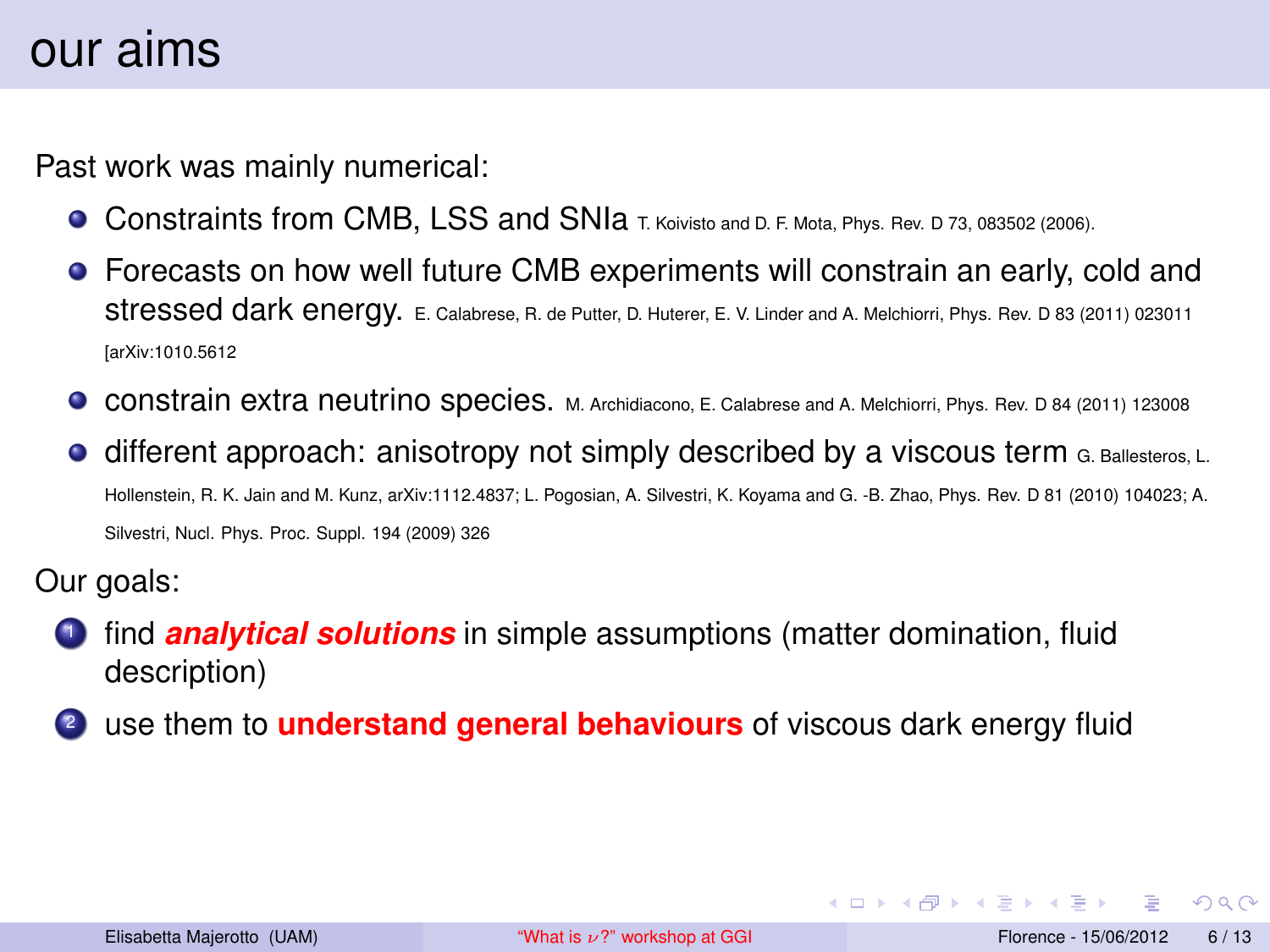Past work was mainly numerical:

- Constraints from CMB, LSS and SNIa T. Koivisto and D. F. Mota, Phys. Rev. D 73, 083502 (2006).
- Forecasts on how well future CMB experiments will constrain an early, cold and stressed dark energy. E. Calabrese, R. de Putter, D. Huterer, E. V. Linder and A. Melchiorri, Phys. Rev. D 83 (2011) 023011 [arXiv:1010.5612
- **CONSTAIN EXTA NEUTRING SPECIES.** M. Archidiacono, E. Calabrese and A. Melchiorri, Phys. Rev. D 84 (2011) 123008
- $\bullet$  different approach: anisotropy not simply described by a viscous term G. Ballesteros, L. Hollenstein, R. K. Jain and M. Kunz, arXiv:1112.4837; L. Pogosian, A. Silvestri, K. Koyama and G. -B. Zhao, Phys. Rev. D 81 (2010) 104023; A. Silvestri, Nucl. Phys. Proc. Suppl. 194 (2009) 326

Our goals:

- <sup>1</sup> find *analytical solutions* in simple assumptions (matter domination, fluid description)
- <sup>2</sup> use them to **understand general behaviours** of viscous dark energy fluid
- <sup>3</sup> and to **predict observable effects**: matter power spectrum, growth of matter perturbations, ISW (integrated Sachs-Wolfe) effect.

<span id="page-23-0"></span> $QQ$ 

イロト イ母 トイラト イラト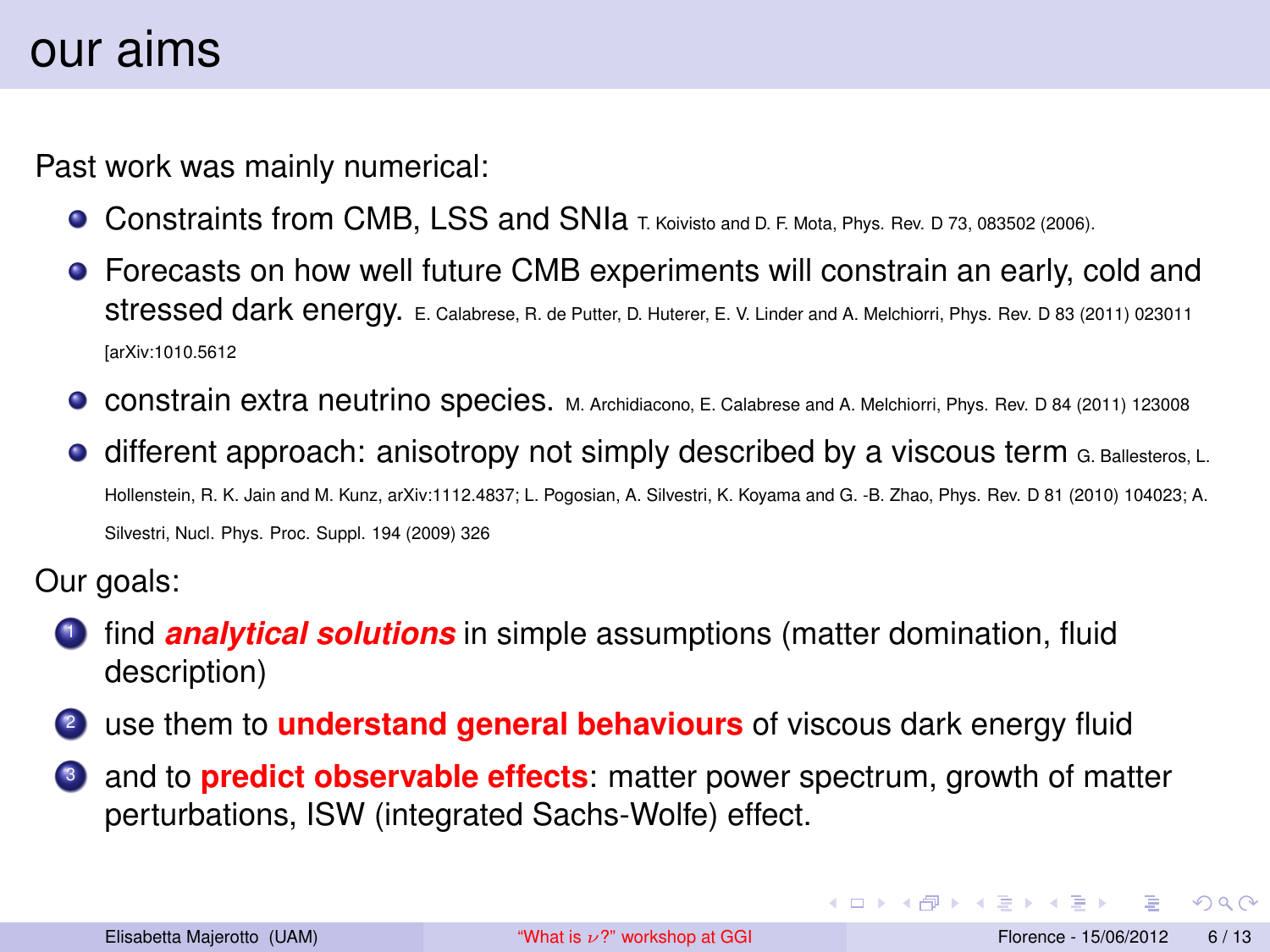$$
\delta = \frac{3(1+w)^2}{3c_s^2(1+w) + 8(c_s^2 - w)c_v^2} \frac{\phi_0}{k^2}
$$
\n
$$
V = -3aH(c_s^2 - w)\delta
$$
\n
$$
\sigma = -\frac{8c_v^2(c_s^2 - w)}{3c_s^2(1+w) + 8(c_s^2 - w)c_v^2} \frac{\phi_0}{k^2}
$$

#### Remind that

$$
aH = H_0 \sqrt{\Omega_m} a^{-1/2}
$$

画

<span id="page-24-0"></span> $2990$ 

メロトメ 伊 トメ ミトメ ミト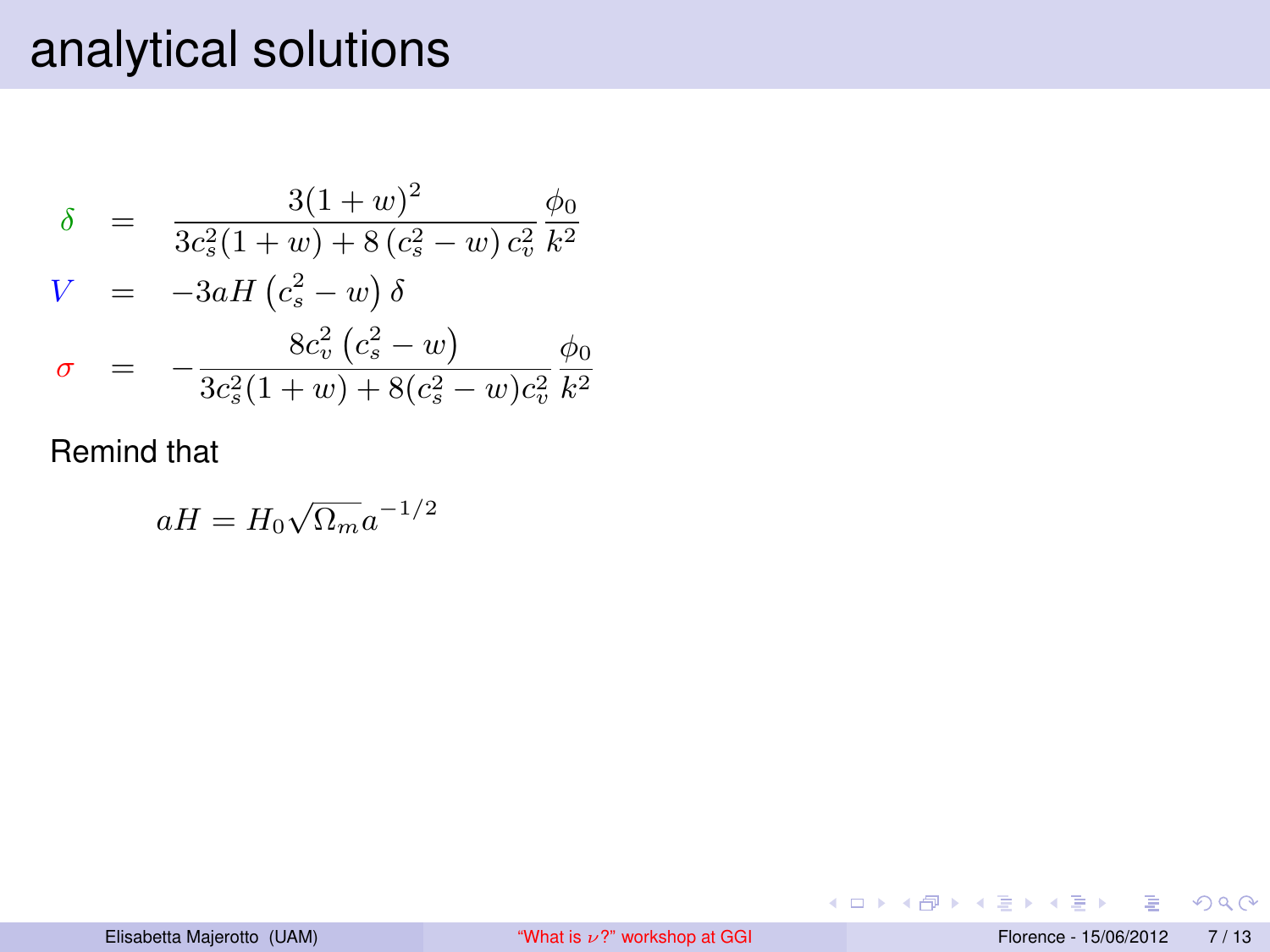

numerical solution computed with CAMB for a model with  $c_v^2 = 10^{-4}$ ,  $c_s^2 = 0$  and  $w = -0.8$  for the mode  $k = 200H_0$ approximated solution for  $c_v^2=0$ approximated solution for  $c_v^2\neq 0$  $a$  at which the mode enters the causal horizon

<span id="page-25-0"></span>イロト イ押ト イヨト イヨト

radiation omitted for visualisation purposes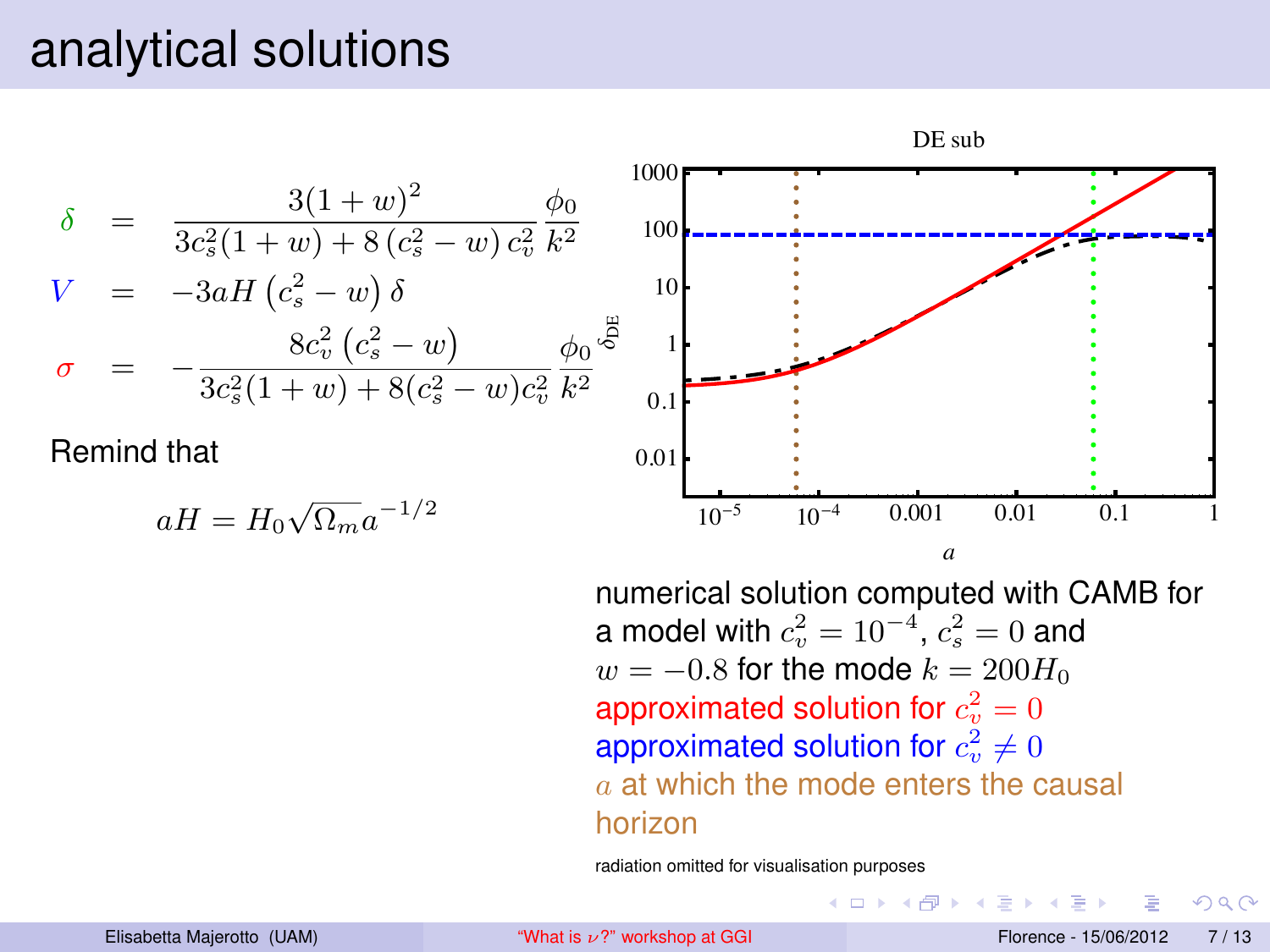$$
\delta = \frac{3(1+w)^2}{3c_s^2(1+w) + 8(c_s^2 - w)c_v^2} \frac{\phi_0}{k^2}
$$
\n
$$
V = -3aH(c_s^2 - w) \delta \qquad \frac{8c_v^2(c_s^2 - w)}{3c_s^2(1+w) + 8(c_s^2 - w)c_v^2} \frac{\phi_0}{k^2}
$$

Remind that

$$
aH = H_0 \sqrt{\Omega_m} a^{-1/2}
$$

$$
kc_v^2 \sim aH
$$

$$
\sigma' = -\frac{3}{a}\sigma + \frac{8}{3}\frac{c_v^2}{(1+w)^2}\frac{V}{a^2H}
$$



numerical solution computed with CAMB for a model with  $c_v^2 = 10^{-4}$ ,  $c_s^2 = 0$  and  $w = -0.8$  for the mode  $k = 200H_0$ approximated solution for  $c_v^2=0$ approximated solution for  $c_v^2\neq 0$  $a$  at which the mode enters the causal horizon a at which the mode enters the *anisotropic horizon:*

radi[ation](#page-25-0) omitted for visualisation p[urpo](#page-27-0)[se](#page-23-0)[s](#page-24-0)

Elisabetta Majerotto (UAM)  $\blacksquare$  "What is  $\nu$ [?" workshop at GGI](#page-0-0) Florence - 15/06/2012 7/13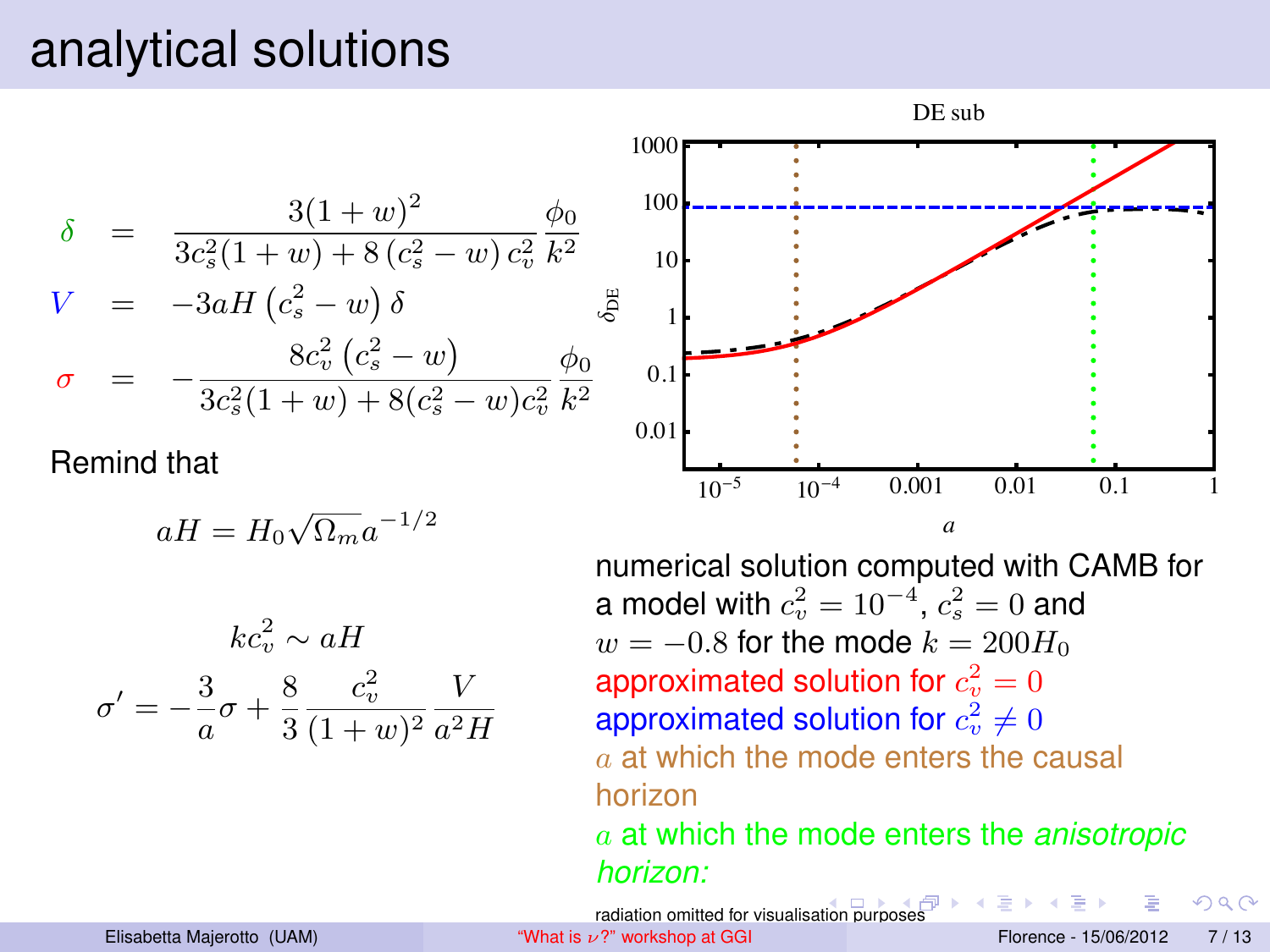

radiation omitted for visualisation purposes

3

<span id="page-27-0"></span> $QQ$ 

イロト イ押ト イヨト イヨトー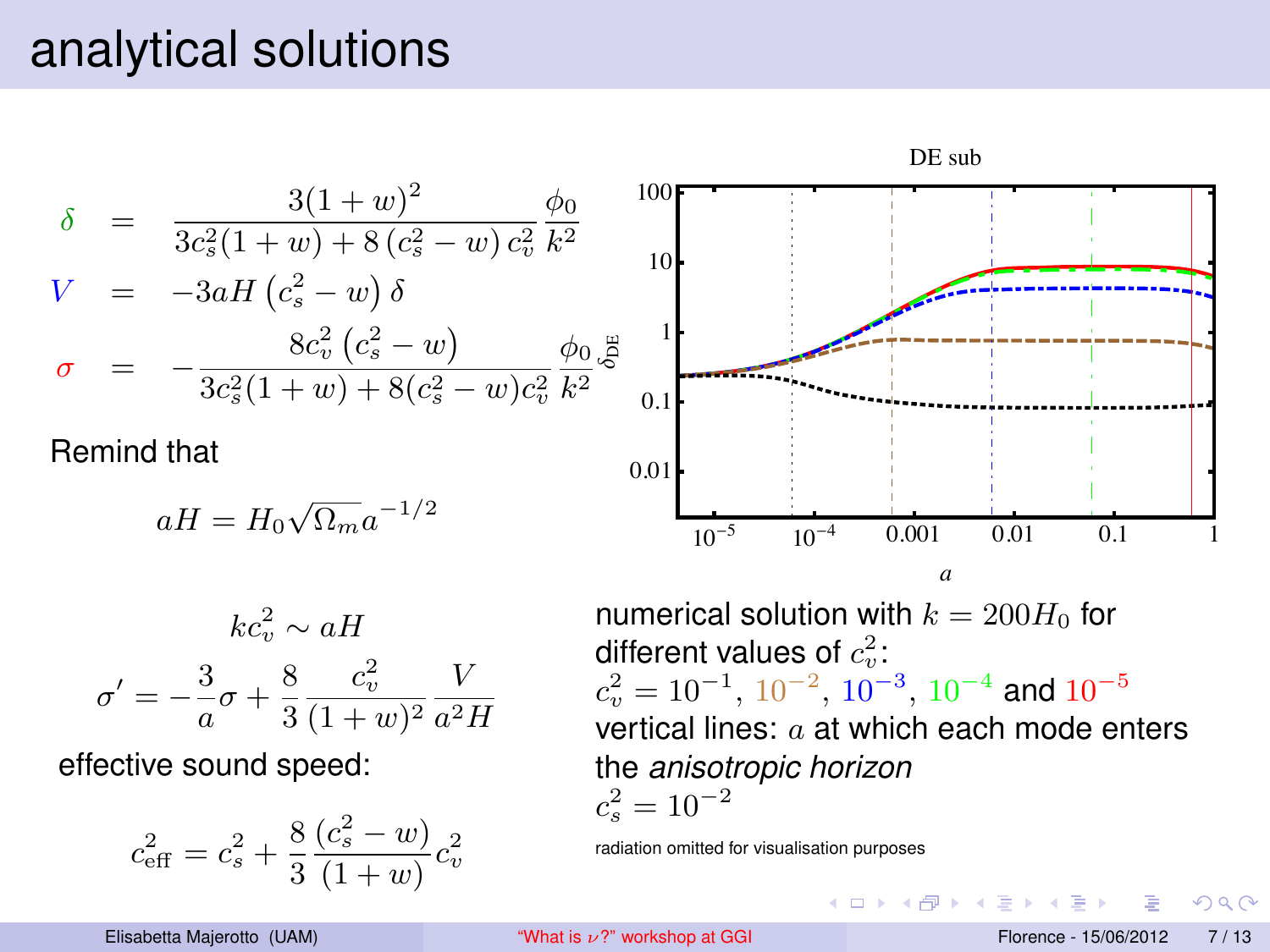<span id="page-28-0"></span>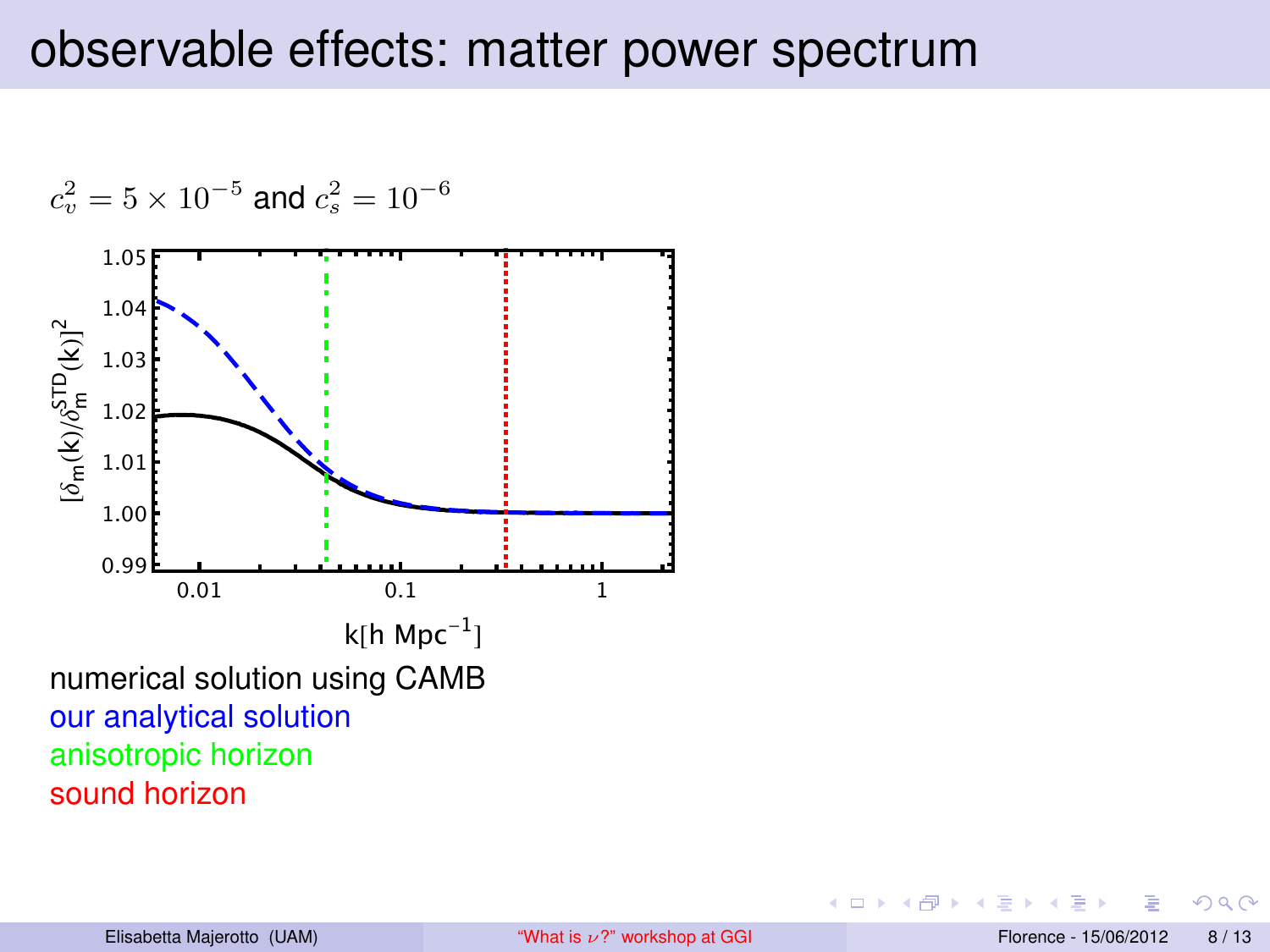

 $\bullet$  our approximation of  $\delta_m$  is of the same order of magnitude of the numerical solution  $\rightarrow$ good result for second order quantity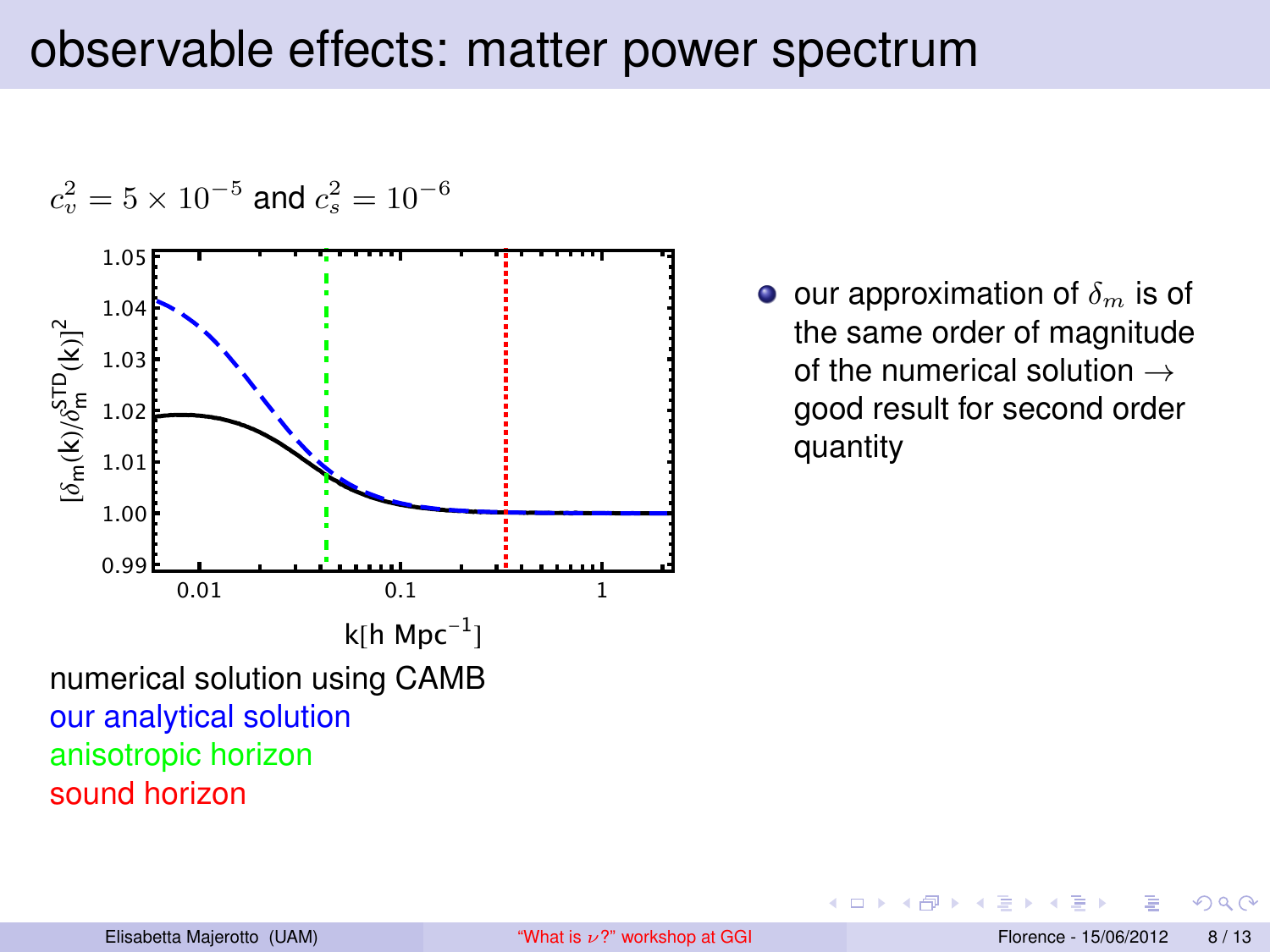

- $\bullet$  our approximation of  $\delta_m$  is of the same order of magnitude of the numerical solution  $\rightarrow$ good result for second order quantity
- once matter perturbations enter the anisotropic horizon, the solution tends to the unclustered dark energy solution.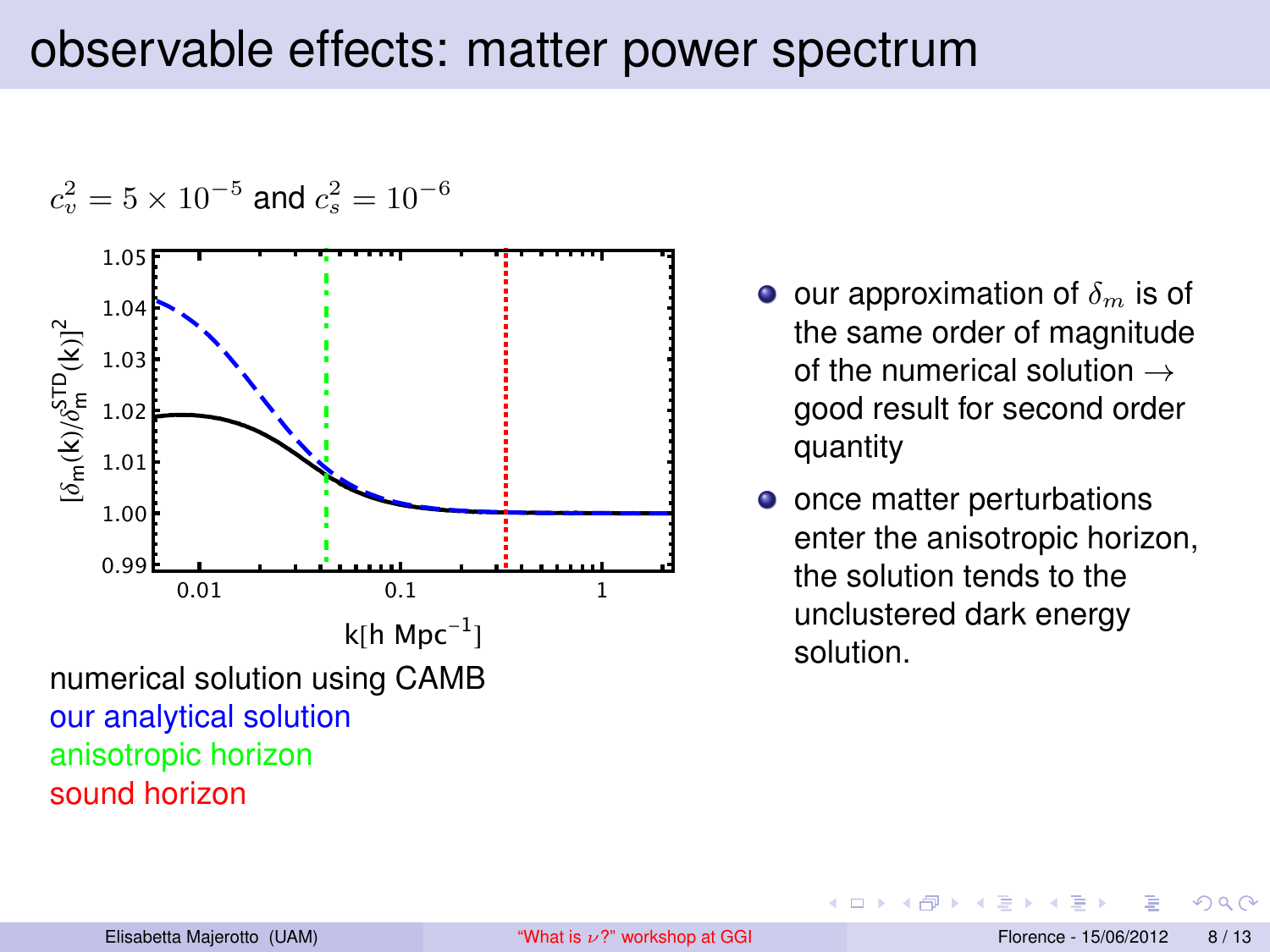

- $\bullet$  our approximation of  $\delta_m$  is of the same order of magnitude of the numerical solution  $\rightarrow$ good result for second order quantity
- once matter perturbations enter the anisotropic horizon, the solution tends to the unclustered dark energy solution.
- very small effect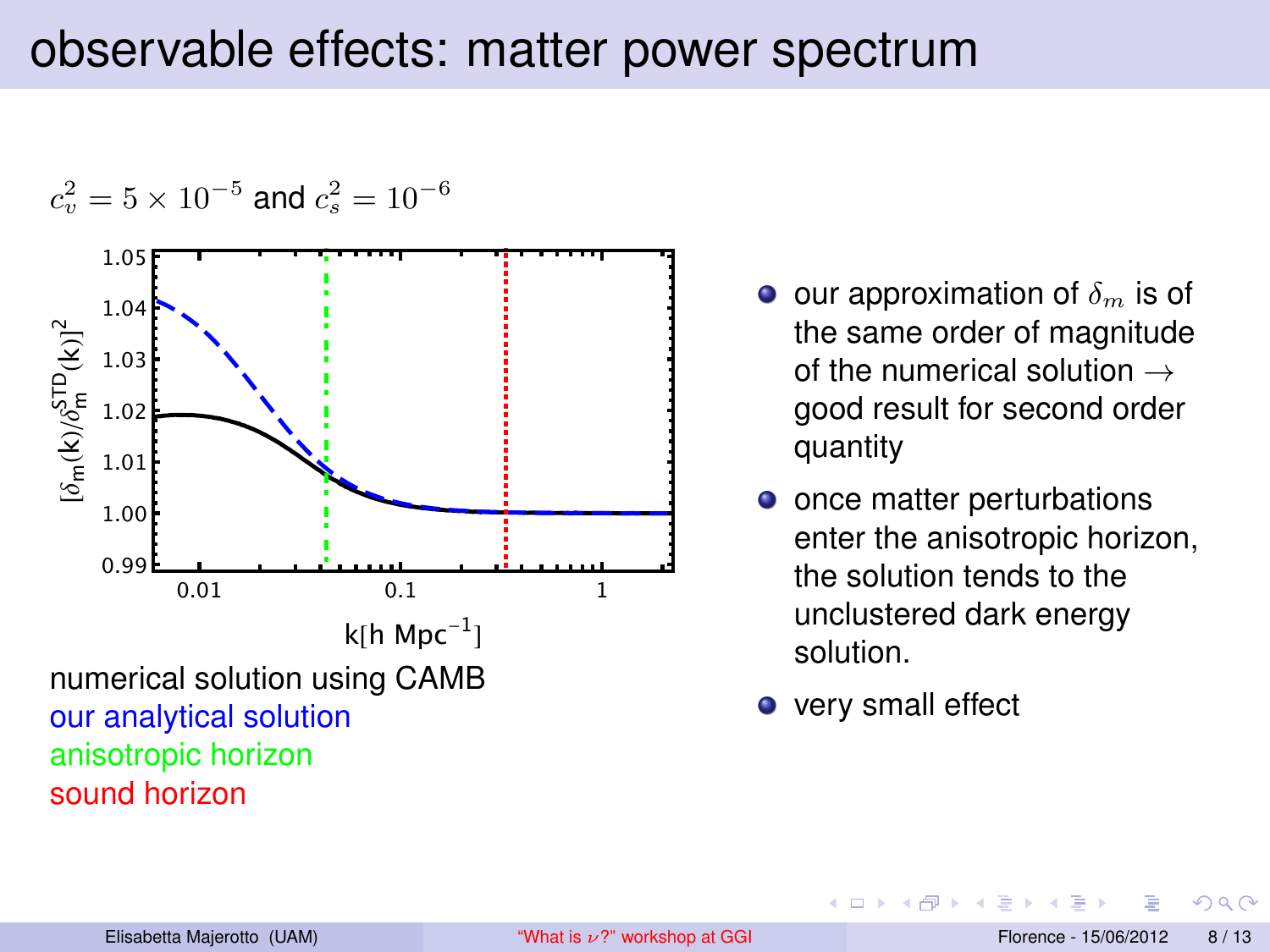In LCDM:

- radiation domination: dark matter perturbations grow logarithmically with  $a$
- matter domination: dark matter perturbations grow linearly
- dark energy domination: growth of dark matter perturbations is suppressed.

 $QQ$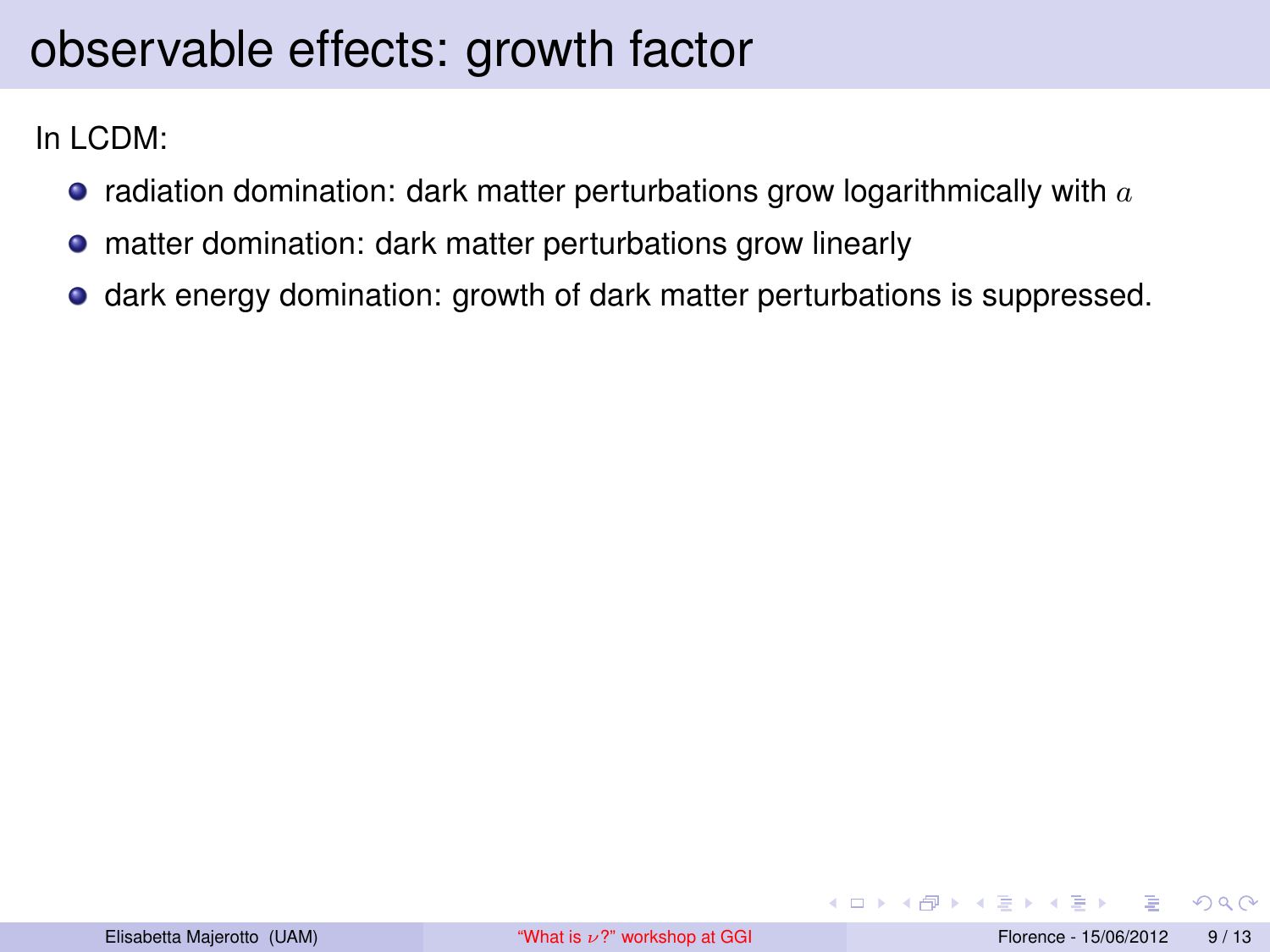In LCDM:

- radiation domination: dark matter perturbations grow logarithmically with  $a$
- matter domination: dark matter perturbations grow linearly
- dark energy domination: growth of dark matter perturbations is suppressed.

**Growth function**:  $G\left(a\right) \equiv \frac{\delta_{m}\left(a\right)}{\delta_{m}\left(a_{0}\right)}$  can be written as  $G\left(a\right) = \exp\left\{\,\int_{a_{0}}^{a}\,\sigma\left(a\right)\,\sigma\left(a\right)\,\sigma\left(a\right)\,\sigma\left(a\right)\,\sigma\left(a\right)\,\sigma\left(a\right)\,\sigma\left(a\right)\right\}$  $\frac{\Omega_m(a')^\gamma}{a'}\text{d}a'\Big\}$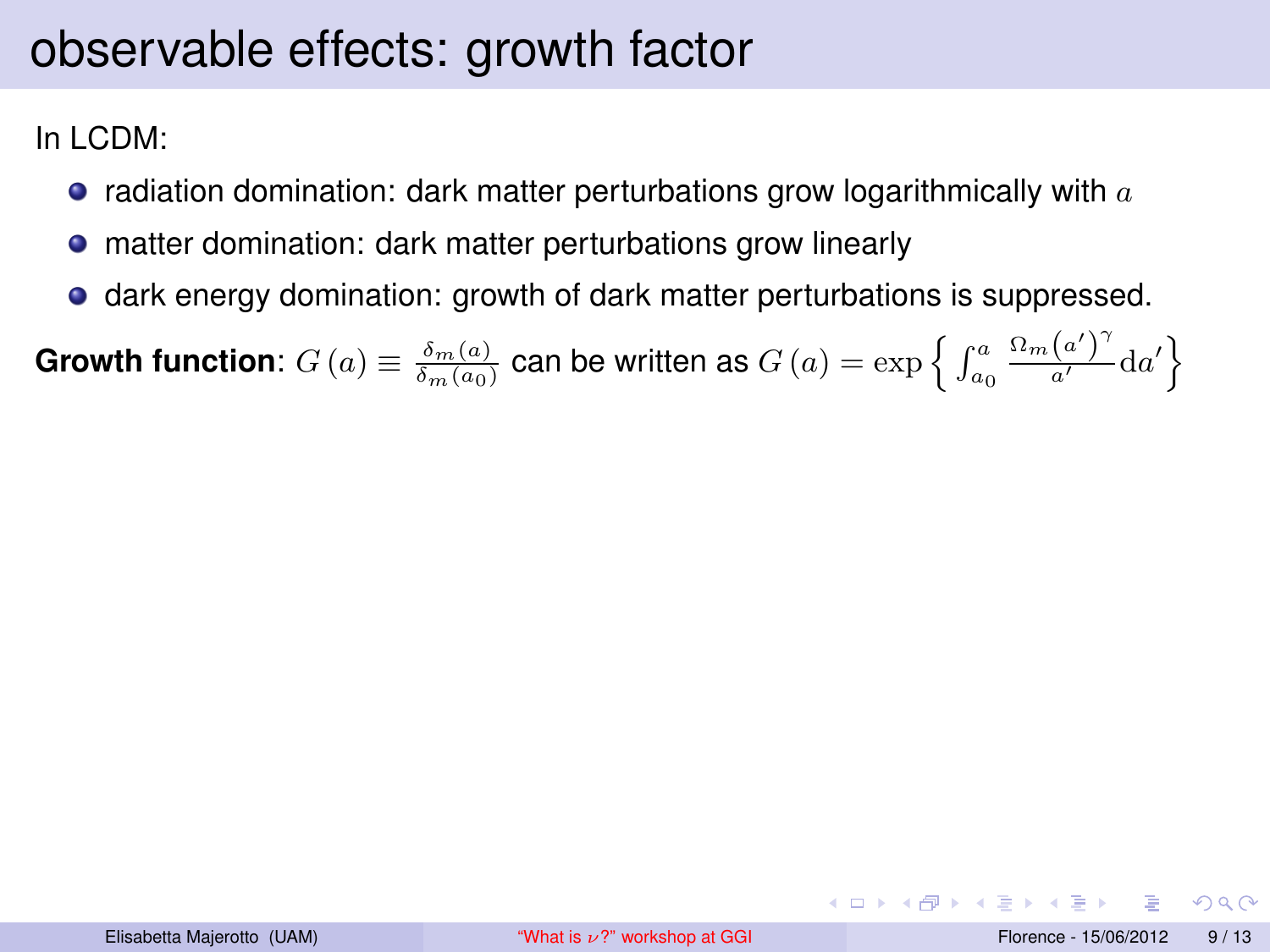In LCDM:

- radiation domination: dark matter perturbations grow logarithmically with  $a$
- matter domination: dark matter perturbations grow linearly
- dark energy domination: growth of dark matter perturbations is suppressed.

**Growth function**:  $G\left(a\right) \equiv \frac{\delta_{m}\left(a\right)}{\delta_{m}\left(a_{0}\right)}$  can be written as  $G\left(a\right) = \exp\left\{\,\int_{a_{0}}^{a}\,\sigma\left(a\right)\,\sigma\left(a\right)\,\sigma\left(a\right)\,\sigma\left(a\right)\,\sigma\left(a\right)\,\sigma\left(a\right)\,\sigma\left(a\right)\right\}$  $\frac{\Omega_m(a')^\gamma}{a'}\text{d}a'\Big\}$ Define clustering parameter  $Q$  and anisotropic stress parameter  $\eta$ : D. Sapone, M. Kunz Phys. Rev. D 80 (2009) 083519

$$
Q - 1 \equiv \frac{\delta \rho}{\delta \rho_m} = \frac{1 - \Omega_{m_0}}{\Omega_{m_0}} (1 + w) \frac{a^{-3w}}{1 - 3w + \frac{2k^2 a}{3H_0^2 \Omega_{m_0}} c_{\text{eff}}^2}
$$

$$
\eta \equiv \frac{\psi}{\phi} - 1 = -\frac{9}{2} H_0^2 (1 - \Omega_{m_0}) (1 + w) \frac{a^{-1 - 3w}}{k^2 Q} \left( 1 - \frac{c_s^2}{c_{\text{eff}}^2} \right)
$$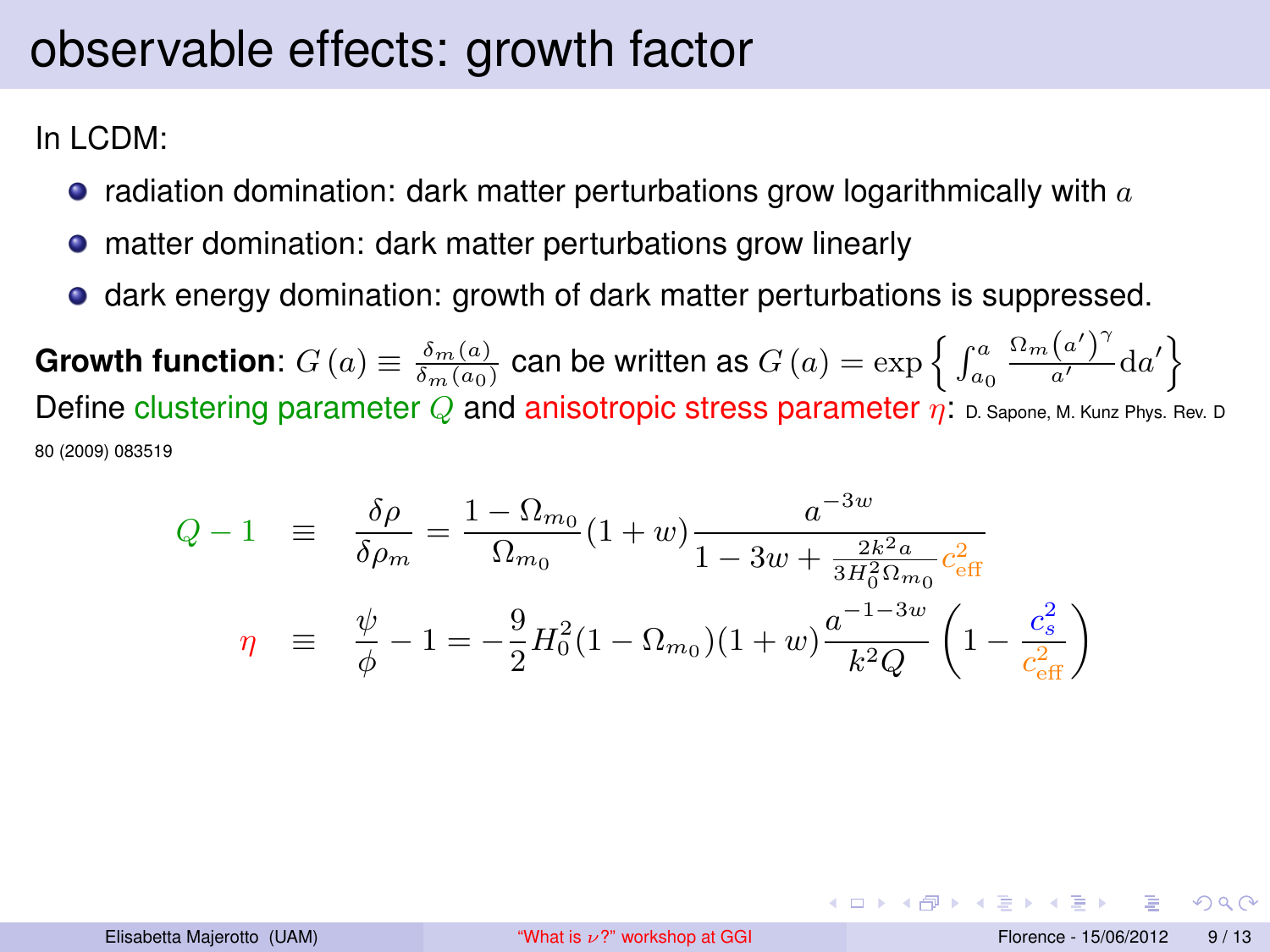In LCDM:

- radiation domination: dark matter perturbations grow logarithmically with  $a$
- matter domination: dark matter perturbations grow linearly
- dark energy domination: growth of dark matter perturbations is suppressed.

**Growth function**:  $G\left(a\right) \equiv \frac{\delta_{m}\left(a\right)}{\delta_{m}\left(a_{0}\right)}$  can be written as  $G\left(a\right) = \exp\left\{\,\int_{a_{0}}^{a}\,\sigma\left(a\right)\,\sigma\left(a\right)\,\sigma\left(a\right)\,\sigma\left(a\right)\,\sigma\left(a\right)\,\sigma\left(a\right)\,\sigma\left(a\right)\right\}$  $\frac{\Omega_m(a')^\gamma}{a'}\text{d}a'\Big\}$ Define clustering parameter  $Q$  and anisotropic stress parameter  $\eta$ : D. Sapone, M. Kunz Phys. Rev. D 80 (2009) 083519

$$
Q - 1 \equiv \frac{\delta \rho}{\delta \rho_m} = \frac{1 - \Omega_{m_0}}{\Omega_{m_0}} (1 + w) \frac{a^{-3w}}{1 - 3w + \frac{2k^2 a}{3H_0^2 \Omega_{m_0}} c_{\text{eff}}^2}
$$

$$
\eta \equiv \frac{\psi}{\phi} - 1 = -\frac{9}{2} H_0^2 (1 - \Omega_{m_0}) (1 + w) \frac{a^{-1 - 3w}}{k^2 Q} \left( 1 - \frac{c_s^2}{c_{\text{eff}}^2} \right)
$$

Express  $\gamma$  as a function of Q and  $\eta$  E.V. Linder and R.N. Cahn, Astropart. Phys. 28, 481 (2007)

$$
\gamma = \frac{3(1 - w - A(Q, \eta))}{5 - 6w} \qquad A(Q, \eta) = \frac{(1 + \eta)Q - 1}{1 - \Omega_m(a)}
$$

- വൈറ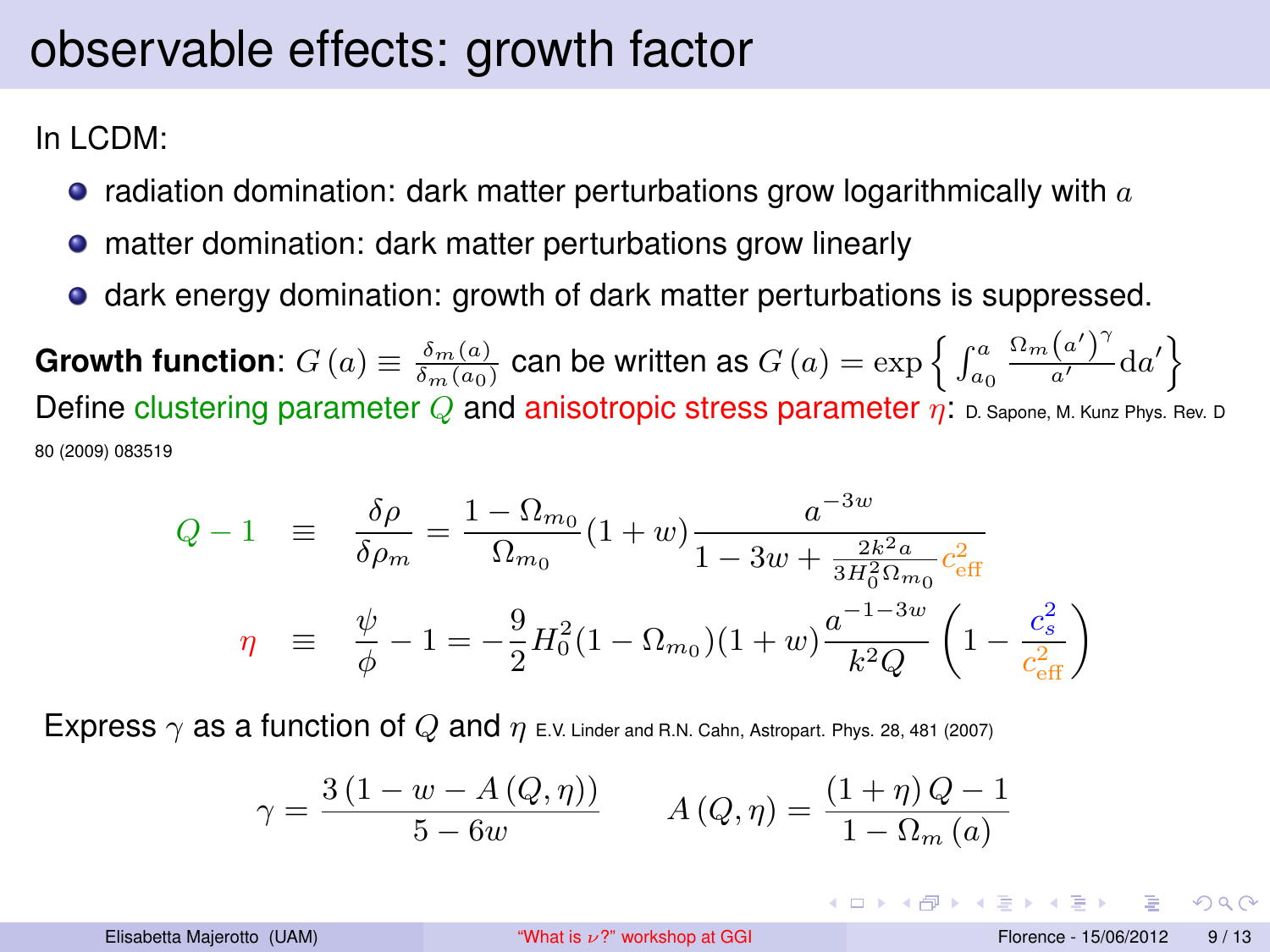$$
\gamma = \frac{3(1 - w - A(Q, \eta))}{5 - 6w} \qquad A(Q, \eta) = \frac{(1 + \eta)Q - 1}{1 - \Omega_m(a)}
$$

the presence of dark energy perturbations,  $c_s^2$ , when anisotropic stress is  $0,$ always gives  $\gamma < \gamma_{LCDM} \rightarrow$  faster growth of matter perturbations

4 0 8

 $QQ$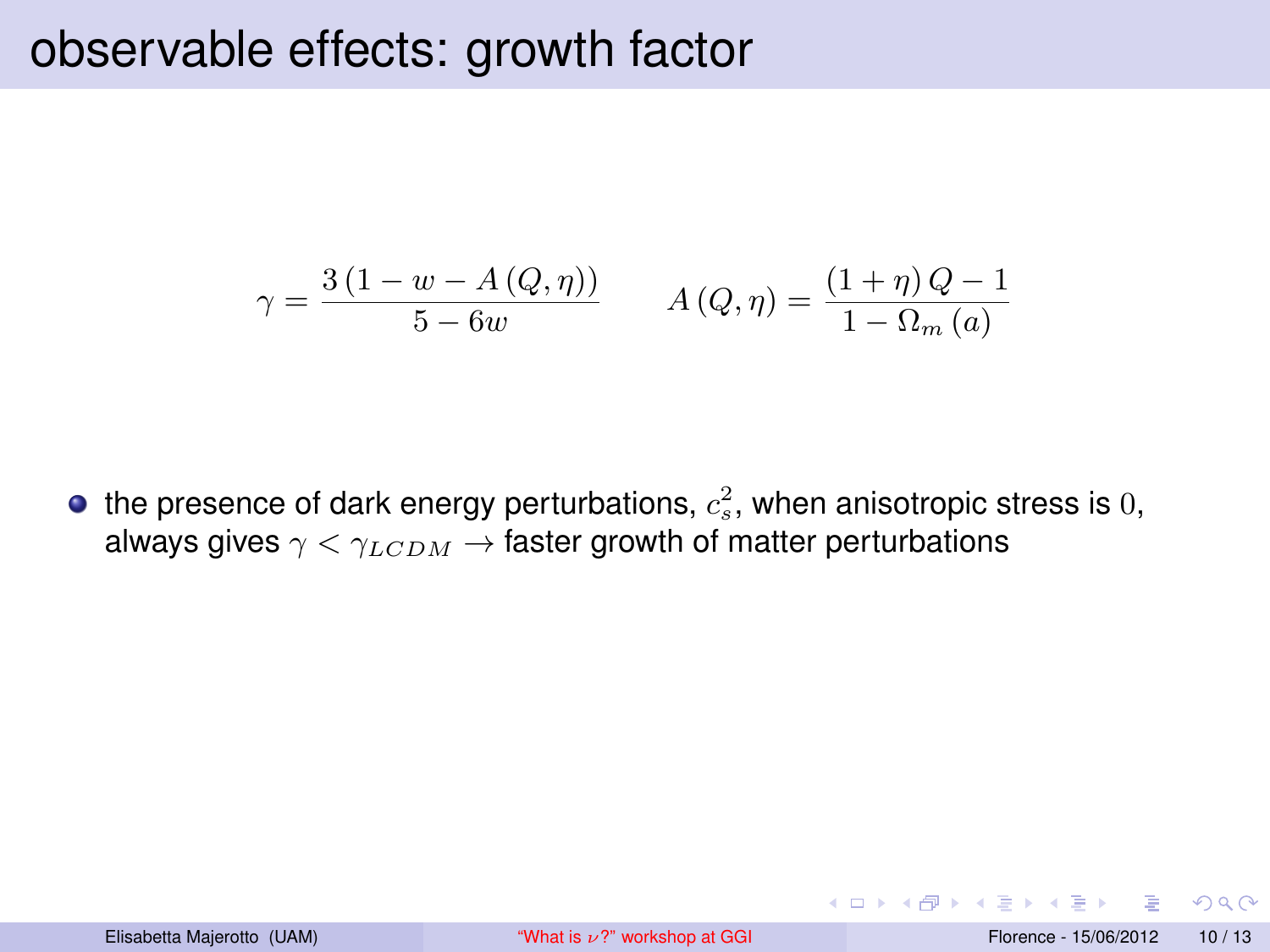$$
\gamma = \frac{3(1 - w - A(Q, \eta))}{5 - 6w} \qquad A(Q, \eta) = \frac{(1 + \eta)Q - 1}{1 - \Omega_m(a)}
$$

- the presence of dark energy perturbations,  $c_s^2$ , when anisotropic stress is  $0,$ always gives  $\gamma < \gamma_{LCDM} \rightarrow$  faster growth of matter perturbations
- in some modified gravity model, e.g. DGP,  $\gamma > \gamma_{LCDM}$

 $QQ$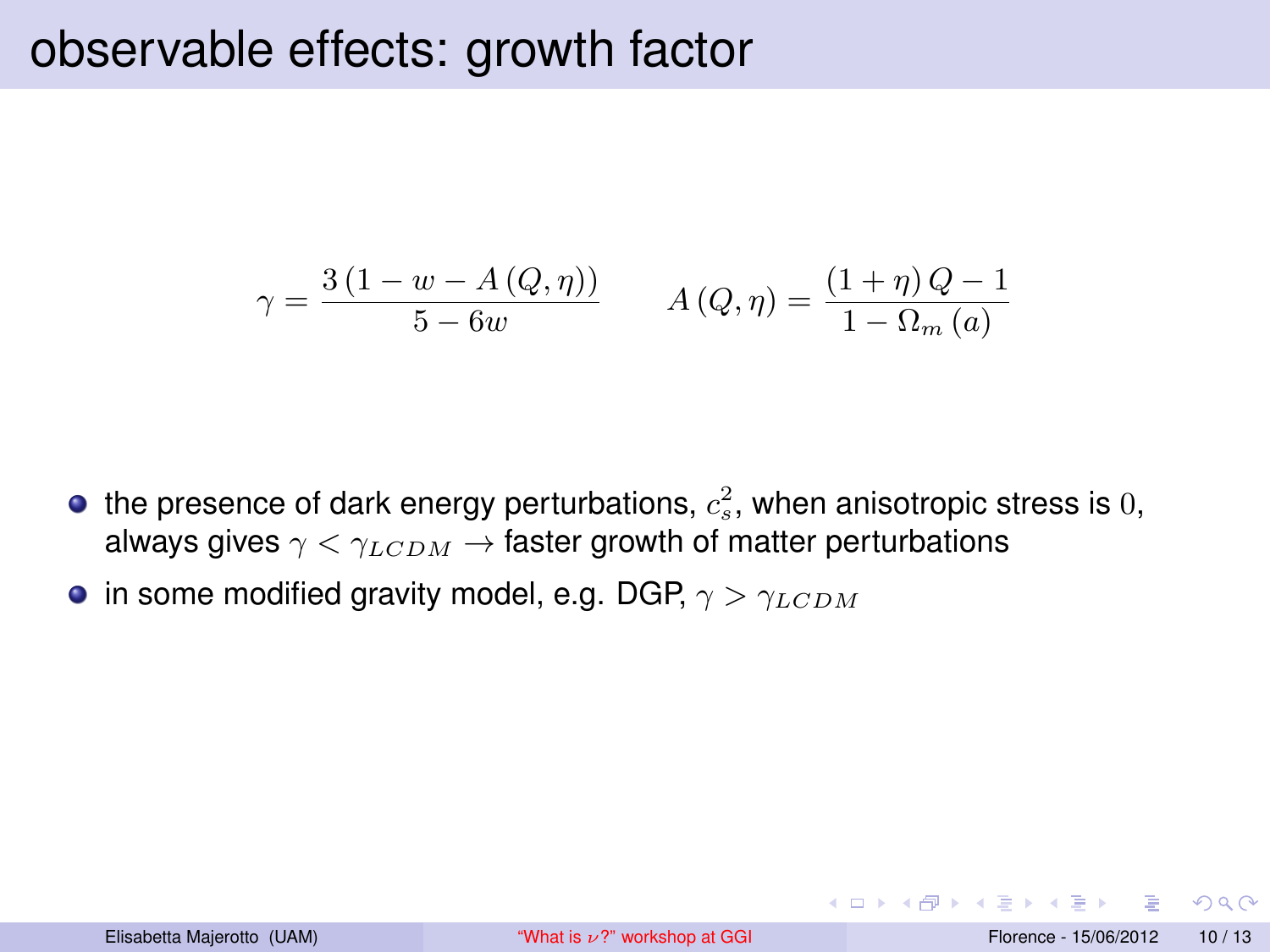$$
\gamma = \frac{3(1 - w - A(Q, \eta))}{5 - 6w} \qquad A(Q, \eta) = \frac{(1 + \eta)Q - 1}{1 - \Omega_m(a)}
$$

- the presence of dark energy perturbations,  $c_s^2$ , when anisotropic stress is  $0,$ always gives  $\gamma < \gamma_{LCDM} \rightarrow$  faster growth of matter perturbations
- in some modified gravity model, e.g. DGP,  $\gamma > \gamma_{LCDM}$
- in our model it can happen that  $\gamma > \gamma_{LCDM}$ , but even if we assume the viscosity term to be  $c_v^2=1$  then  $A(Q,\eta)\simeq -1.5\times 10^{-5}$  for scales  $k\simeq 200H_0$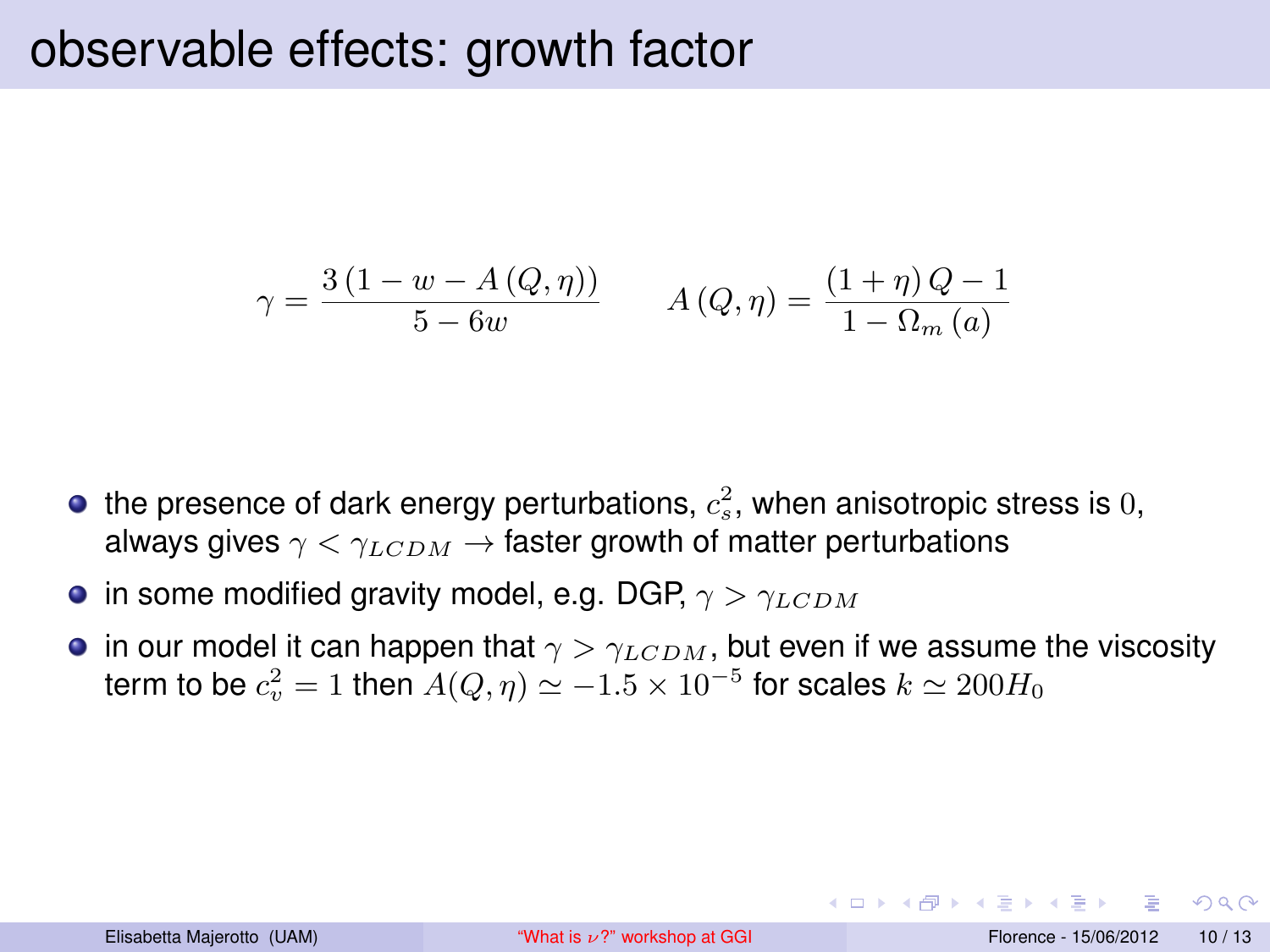#### observable effects: ISW

$$
\zeta = \frac{\Delta T(\hat{n})}{T_0} = \int \left( \frac{\partial \phi}{\partial \tau} + \frac{\partial \psi}{\partial \tau} \right) d\tau = \int_0^{\chi_H} d\chi W_{\zeta}(\chi) \Delta_{m,0} (k)
$$
  

$$
W_{\zeta}(\chi) = \frac{3}{c^3} \frac{H_0^2 \Omega_{m_0}}{k^2} a^2 H \frac{\partial}{\partial a} \Big\{ G(a, k) \Sigma(a, k) \Big\} \qquad \Sigma = Q \left( 1 + \frac{1}{2} \eta \right)
$$

画

 $QQ$ 

メロトメ 伊 トメ ミトメ ミト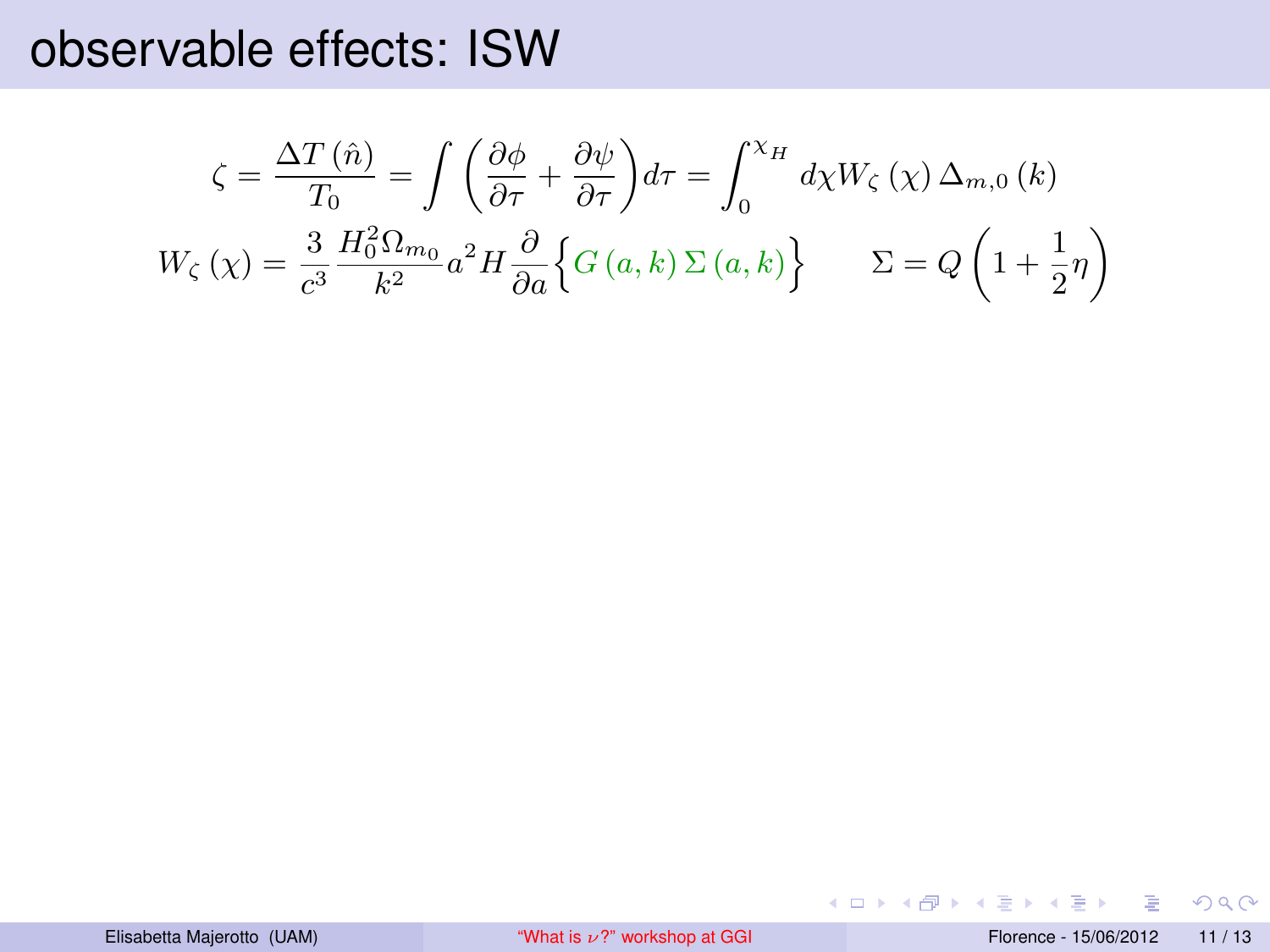#### observable effects: ISW

$$
\zeta = \frac{\Delta T(\hat{n})}{T_0} = \int \left( \frac{\partial \phi}{\partial \tau} + \frac{\partial \psi}{\partial \tau} \right) d\tau = \int_0^{\chi_H} d\chi W_{\zeta}(\chi) \Delta_{m,0} (k)
$$

$$
W_{\zeta}(\chi) = \frac{3}{c^3} \frac{H_0^2 \Omega_{m_0}}{k^2} a^2 H \frac{\partial}{\partial a} \Big\{ G(a, k) \Sigma(a, k) \Big\} \qquad \Sigma = Q \left( 1 + \frac{1}{2} \eta \right)
$$

 $C_{\ell} \equiv C_{\zeta\zeta} =$  ISW-auto correlation spectrum



 $290$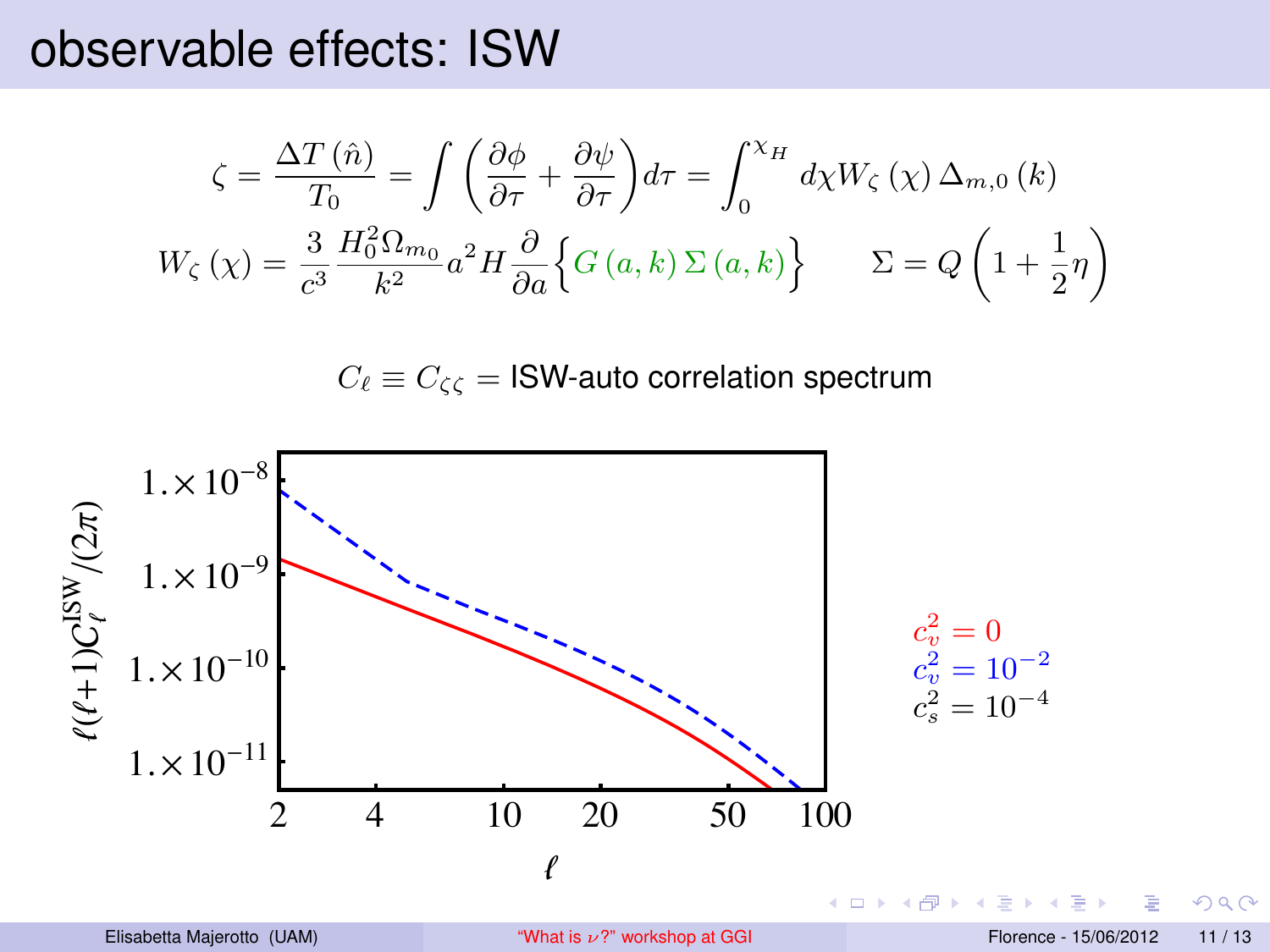What determines the (small) effect? How does it depend on the model parameters?  $\rightarrow$  Use our analytical solution!

$$
\frac{\partial(\Sigma G)}{\partial a} \equiv G' \Sigma + G \Sigma' \simeq G' (1 + \frac{G}{G'} \Sigma)
$$

- $G' < 0$  when dark energy starts dominating because it slows down the growth of perturbations
- $\Sigma'$  can be positive or negative  $\rightarrow$  contributions can add or cancel.

 $QQQ$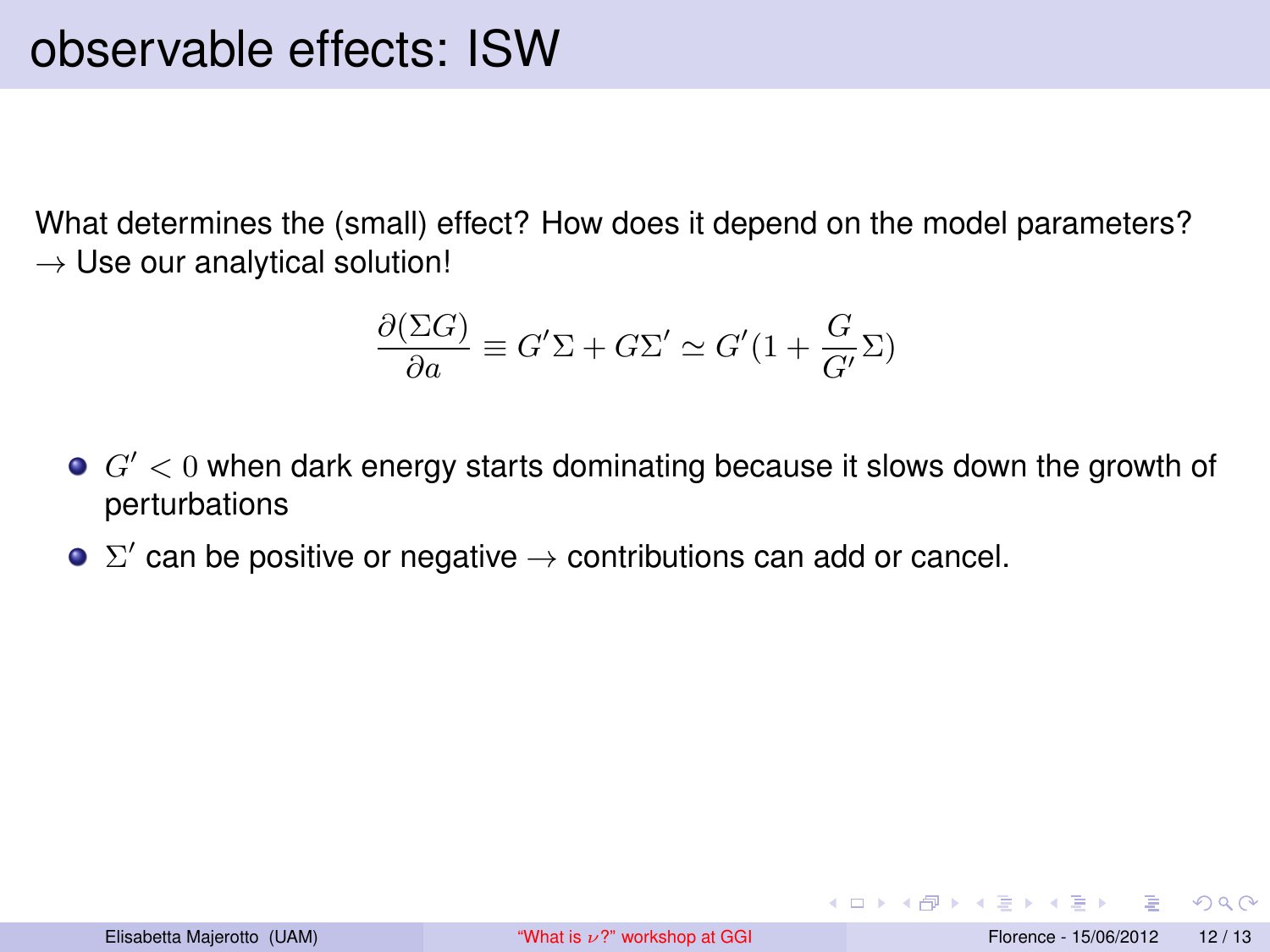### observable effects: ISW

What determines the (small) effect? How does it depend on the model parameters?  $\rightarrow$  Use our analytical solution!

$$
\frac{\partial(\Sigma G)}{\partial a} \equiv G' \Sigma + G \Sigma' \simeq G' (1 + \frac{G}{G'} \Sigma)
$$

- $G^{\prime} < 0$  when dark energy starts dominating because it slows down the growth of perturbations
- $\Sigma'$  can be positive or negative  $\rightarrow$  contributions can add or cancel.

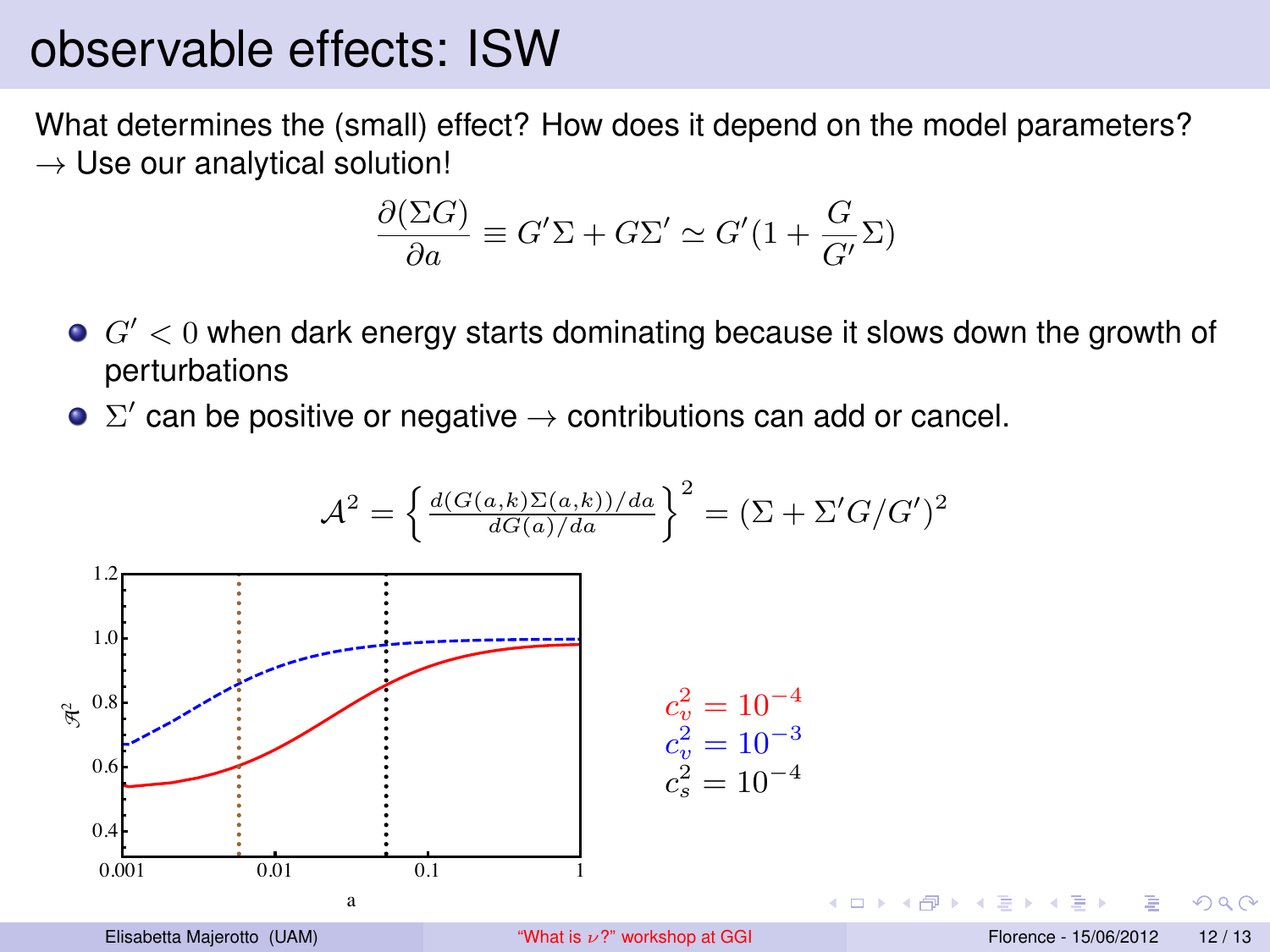### observable effects: ISW

What determines the (small) effect? How does it depend on the model parameters?  $\rightarrow$  Use our analytical solution!

$$
\frac{\partial(\Sigma G)}{\partial a} \equiv G' \Sigma + G \Sigma' \simeq G' (1 + \frac{G}{G'} \Sigma)
$$

- $G^{\prime} < 0$  when dark energy starts dominating because it slows down the growth of perturbations
- $\Sigma'$  can be positive or negative  $\rightarrow$  contributions can add or cancel.



つひひ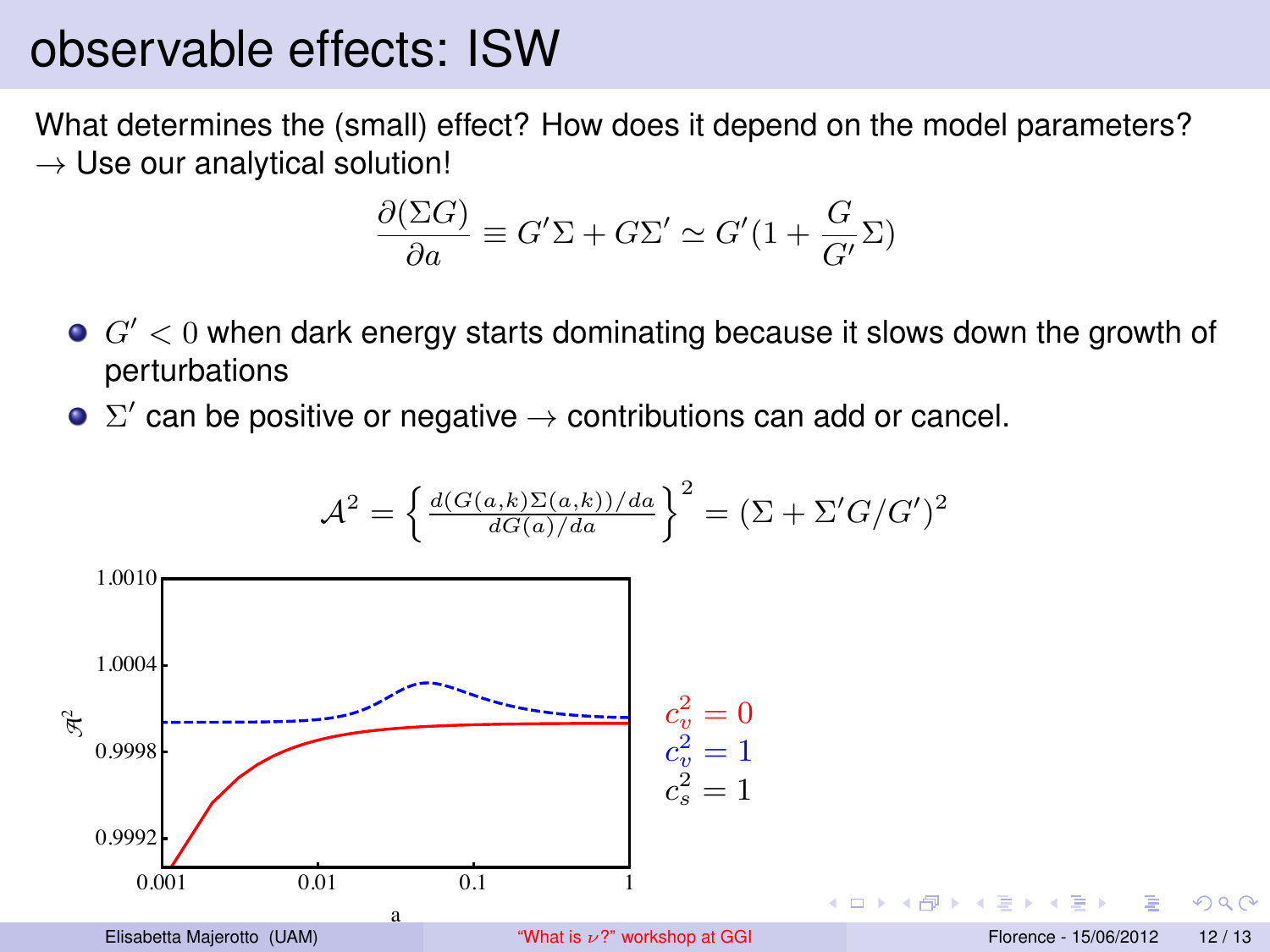we have studied an **imperfect fluid dark energy** with non-vanishing **viscous anisotropic stress**. parameters:  $w, c_s^2, c_v^2$ .

<span id="page-44-0"></span> $QQ$ 

 $x \equiv x$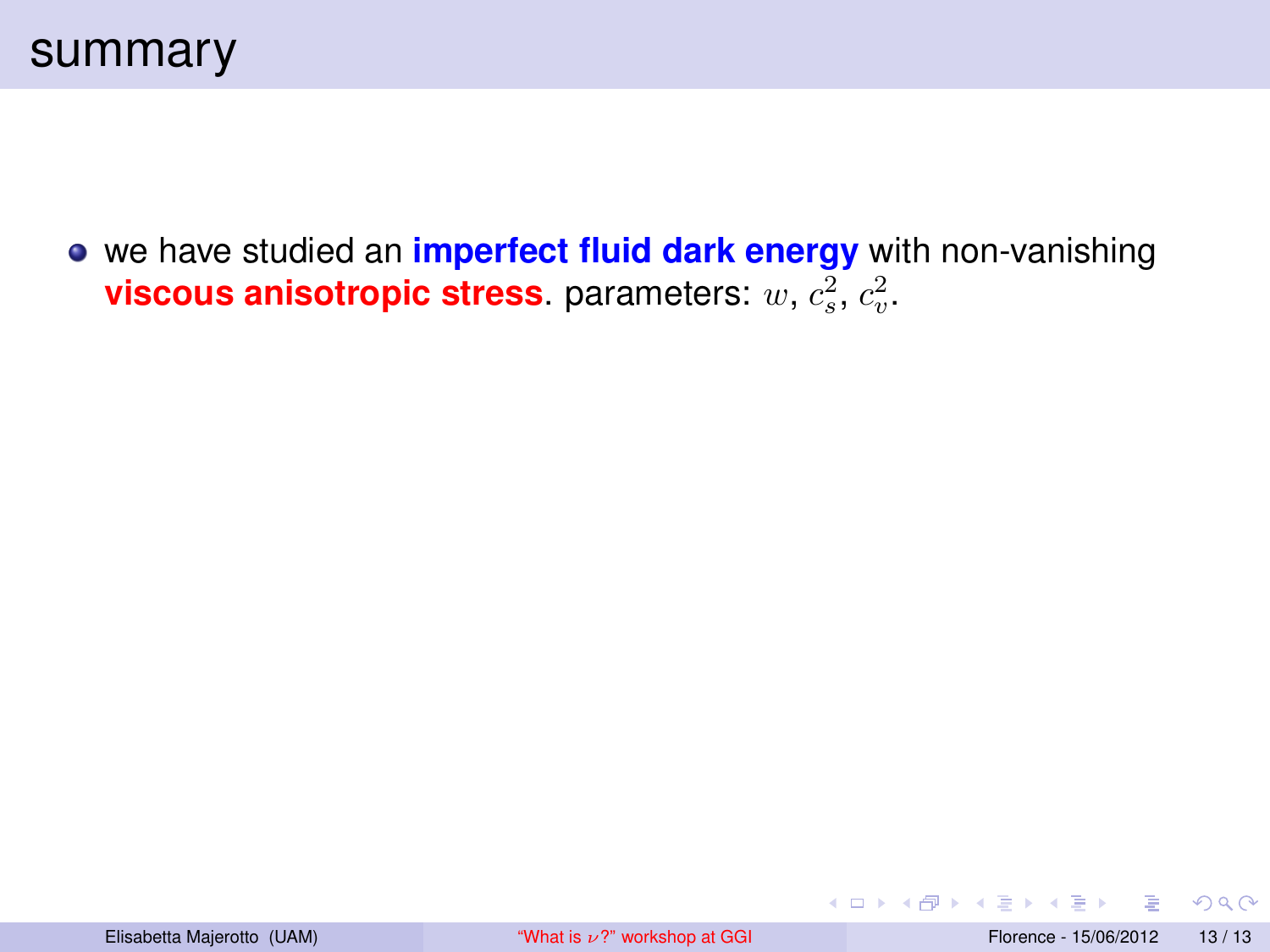- **•** we have studied an *imperfect fluid dark energy* with non-vanishing **viscous anisotropic stress**. parameters:  $w, c_s^2, c_v^2$ .
- we have found **analytical solutions** for dark energy density and velocity perturbations which match very well numerical results.

 $QQ$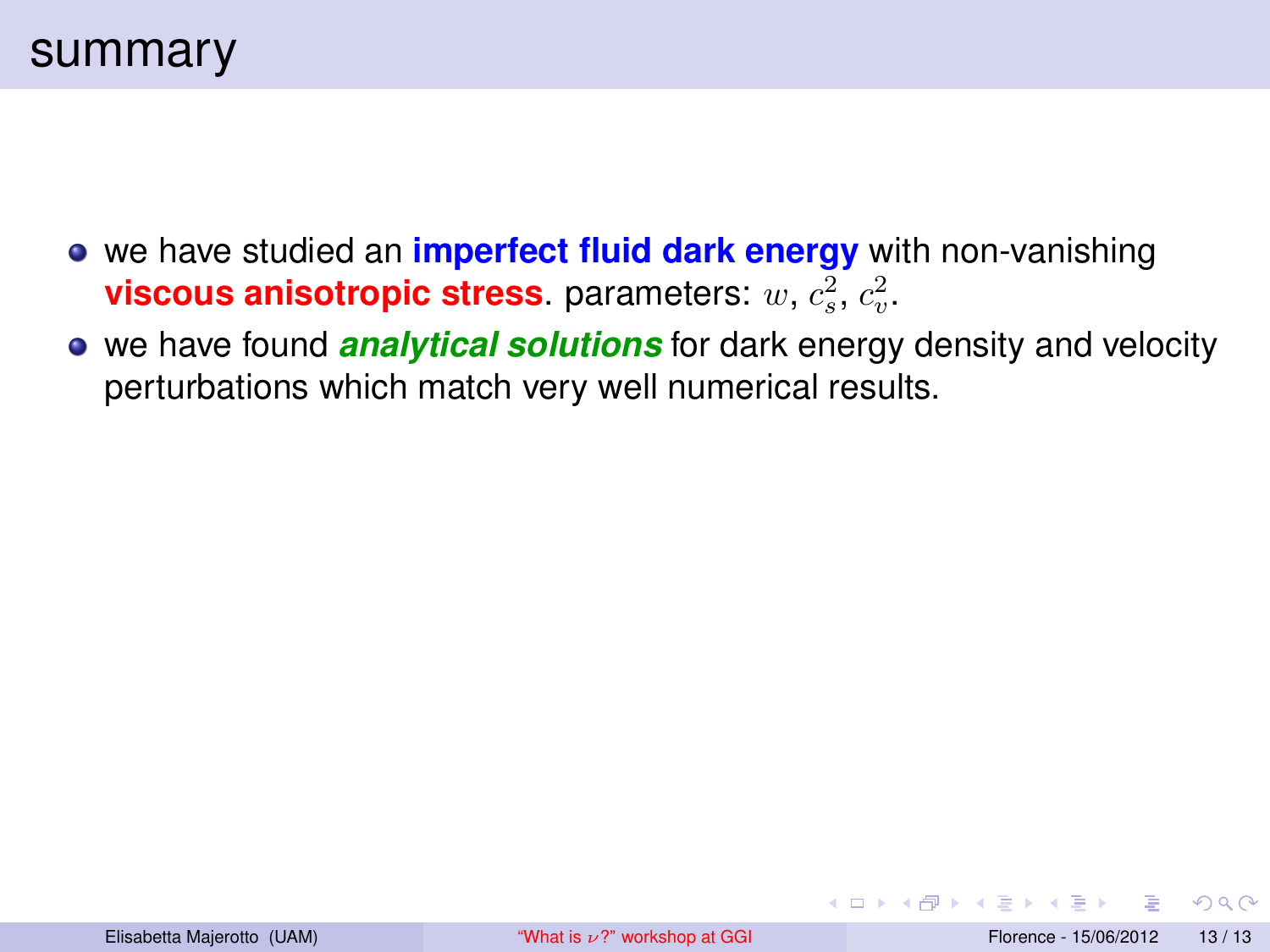- **•** we have studied an **imperfect fluid dark energy** with non-vanishing **viscous anisotropic stress**. parameters:  $w, c_s^2, c_v^2$ .
- we have found **analytical solutions** for dark energy density and velocity perturbations which match very well numerical results.
- we have looked at **observable effects**: matter power spectrum, growth function of matter perturbations and ISW, using the  $Q$ ,  $\eta$  parameters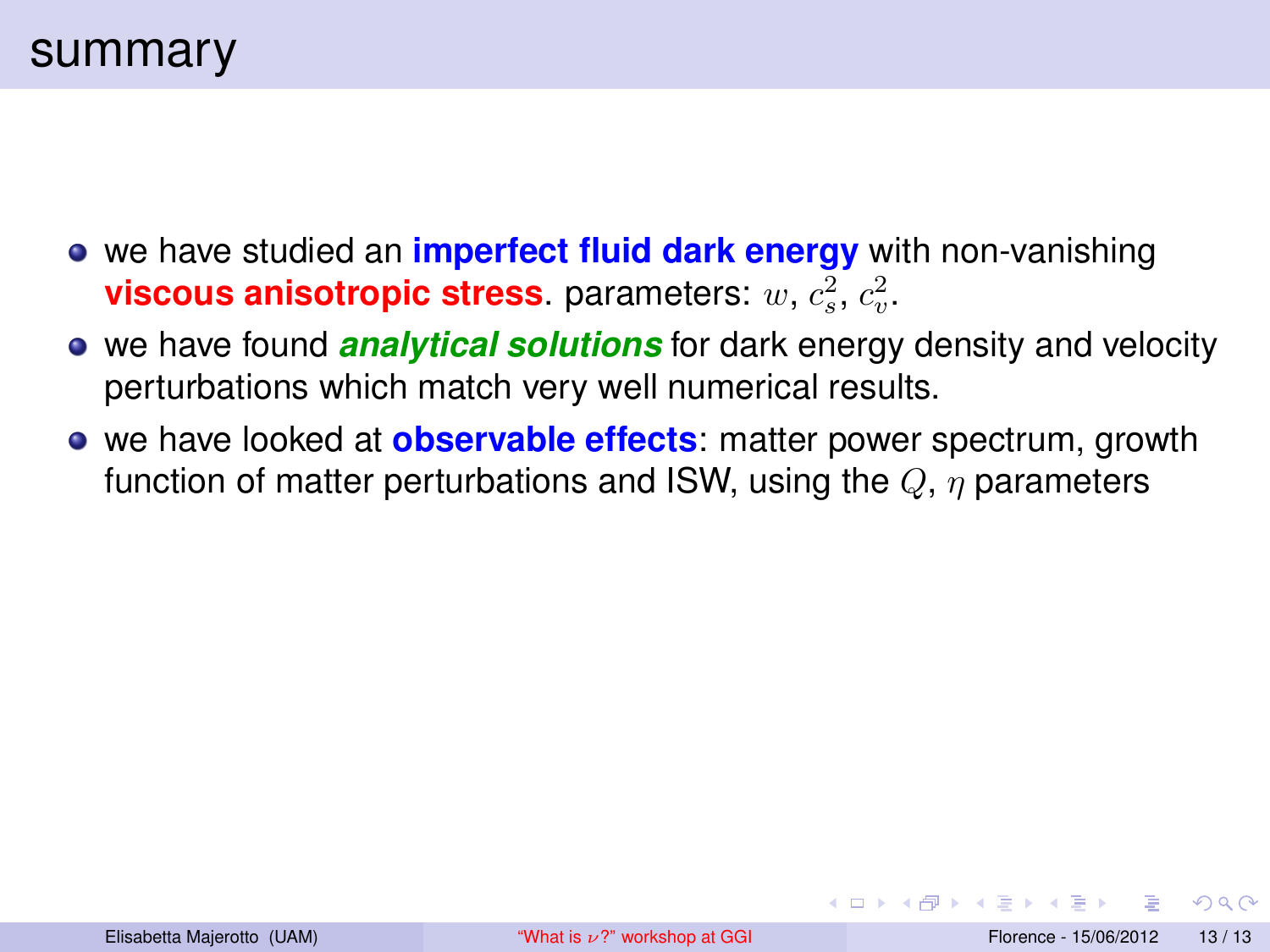- **•** we have studied an **imperfect fluid dark energy** with non-vanishing **viscous anisotropic stress**. parameters:  $w, c_s^2, c_v^2$ .
- we have found **analytical solutions** for dark energy density and velocity perturbations which match very well numerical results.
- we have looked at **observable effects**: matter power spectrum, growth function of matter perturbations and ISW, using the  $Q, \eta$  parameters
- observable effects are small but in principle  $c_{s}^{2}$  and  $c_{v}^{2}$  can be measured separately by using observations which probe both Q and η, e.g. **galaxy power spectrum and weak lensing**.

 $QQ$